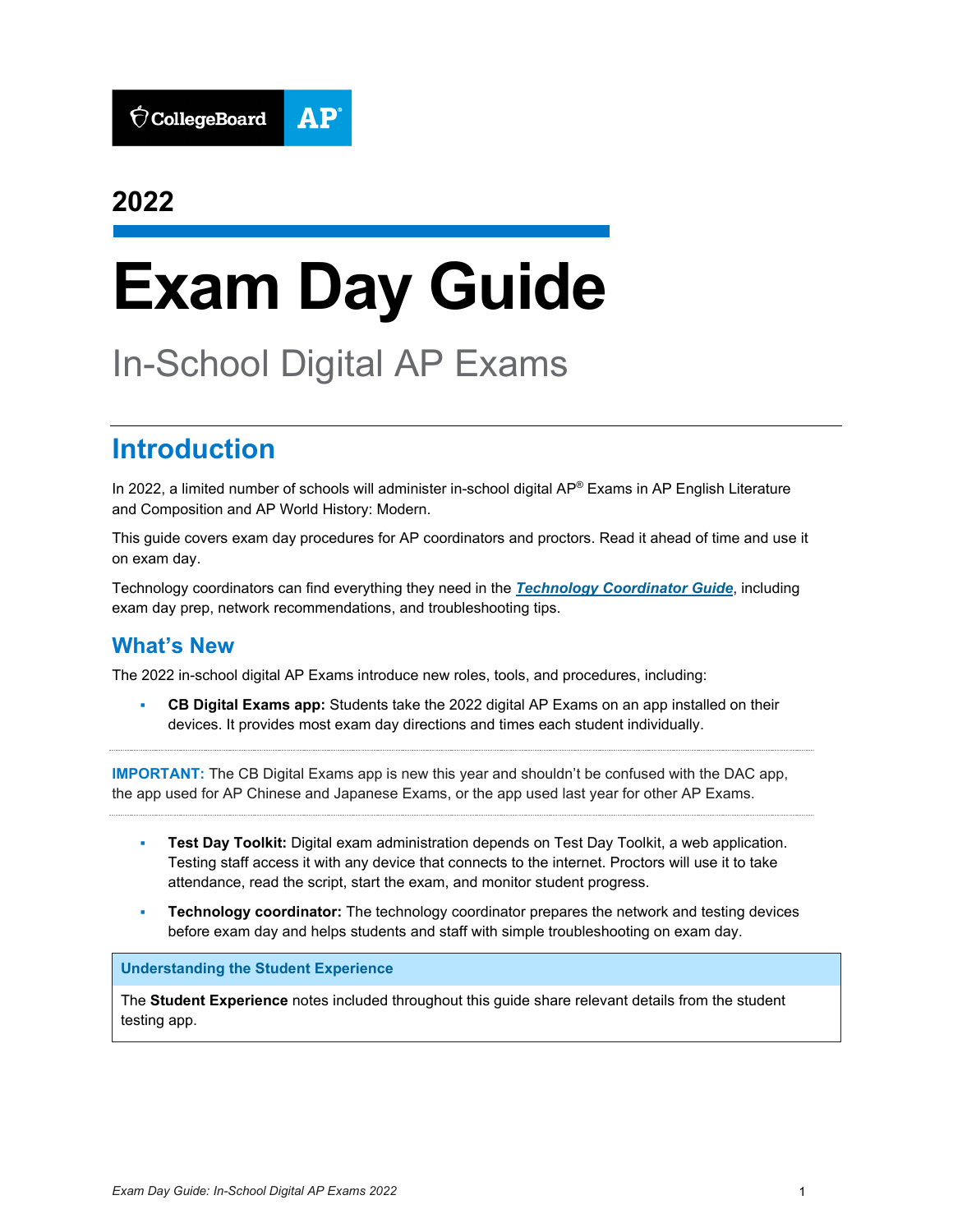### **Exam Timing**

The digital exams are given at the same dates and times as the paper exams and have the same section timing, question types, and number of questions.

The AP English Literature and Composition Exam is given on May 4, 2022, at 8 a.m. local time. The exam format is described in the **[AP English Literature and Composition Course and Exam Description](https://apcentral.collegeboard.org/pdf/ap-english-literature-and-composition-course-and-exam-description.pdf)**.

The AP World History: Modern Exam is given on May 12, 2022, at 8 a.m. local time. The exam format is described in the **[AP World History: Modern Course and Exam Description](https://apcentral.collegeboard.org/pdf/ap-world-history-modern-course-and-exam-description.pdf)**.

### **What to Read**

### **AP Coordinators**

Because they're responsible for exam day planning and oversight, AP coordinators should read all topics in this guide as well as the *[AP Coordinator](https://advancedplacement.clickhelp.co/articles/ap-coordinator-planning-guide-2022-in-school-digital-ap-exams-publication) Planning Guide* and the *[Technology Coordinator Guide](https://secure-media.collegeboard.org/apc/ap-technology-coordinator-guide-digital-2022.pdf)*.

### **Proctors and Room Monitors**

Proctors are accountable for everyone in the exam room and everything that takes place in that room, and room monitors (assistant proctors) help them. Proctors and room monitors should read these topics:

- **[First-Time Access to Test Day Toolkit](#page-1-0)** on page 2
- **[Room Readiness](#page-8-0)** on page 9
- **[Taking Attendance](#page-9-0)** on page 10
- **[Checking Identity](#page-11-0) on page 12**
- **[Starting the Exam](#page-12-0) on page 13**
- **[Exam Monitoring](#page-13-0) on page 14**
- **[Dismissal](#page-17-0)** on page 18
- **[Responding to Problems and Reporting Incidents](#page-19-0)** on page 20
- **[Student Accommodations](#page-28-0)** on page 29

<span id="page-1-0"></span>Go to **Proctor [Readiness](https://apcentral.collegeboard.org/about-ap/digital-ap-exams/proctor-readiness)** for a video walkthrough of exam day and an introduction to digital AP Exams.

# **First-Time Access to Test Day Toolkit**

#### **For Everyone**

Accessing Test Day Toolkit the first time requires multifactor authentication, which can take a little longer, so don't wait until exam day to do it.

### **Key Takeaways**

- To verify your identity, we require a few extra steps the first time you sign in to Test Day Toolkit.
- You'll need to click the personalized link in your access email and enter a code we send to your phone.
- Access emails are sent to AP coordinators in late April.
- Staff get access emails as soon as their coordinator adds them to their toolkit staff list.
- See **[Help](#page-2-0)** on page 3 if you encounter access issues.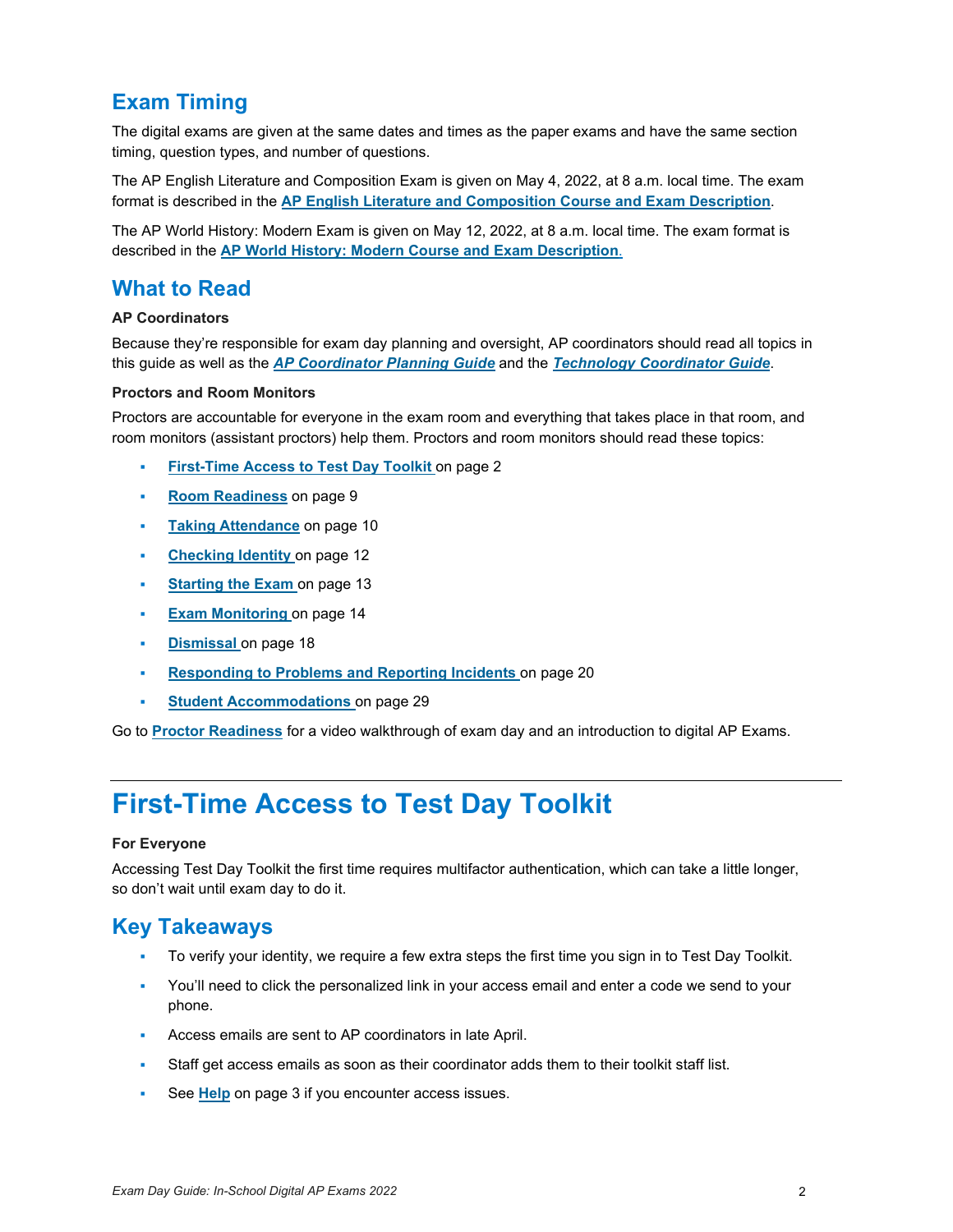### **How to Sign In for the First Time**

- 1. Click the link in your personalized access email.
	- Look for the email from College Board with "Test Day Toolkit" in the subject line.
	- $\bullet$  It won't work if it was forwarded to you.
- 2. Sign in to your College Board professional account.
	- If you don't have an account, you can create one after you click the link.
- 3. Choose a phone number and let us know if you want a text or voice message.
	- Staff will see the numbers their AP coordinator entered into Test Day Toolkit.
	- AP coordinators will see the numbers entered into the AP Registration and Ordering website.
- 4. Enter the code sent to your phone.
	- If you see a "You're all set" message, you've completed first-time access successfully, but you can't use Test Day Toolkit until your coordinator grants you full access on exam day.

**IMPORTANT:** The next time you sign in, just go to **[testday.collegeboard.org](https://testday.collegeboard.org/)** and sign in to your College Board account.

### <span id="page-2-0"></span>**Help**

### **Staff Issues**

- You didn't get an email: Check your junk folder. If the access email is not there, ask your AP coordinator to send you a new one. If necessary, they can change your email address in Test Day Toolkit first.
- You didn't get a code: Ask your coordinator to change your phone number in the toolkit.
- You signed in successfully but can't use Test Day Toolkit: If you see a "You're all set" message, your coordinator hasn't granted you full access yet and will do so on exam day.

### **AP Coordinator Issues**

Call AP Services for Educators at 877-274-6474 if:

- You didn't get an email. (Check your junk folder before you call.)
- You didn't get a code and need to change your phone number.
- You've tried the tips below but can't help your staff.

#### **Coordinator Tips for Helping Staff**

- To resend staff access emails: Check the box next to their name on Test Day Toolkit's staff overview screen, then select **Send access email** from the drop-down menu.
- To change staff phone numbers: Click a name on the **Staff** page, and then click **Edit.**
- Wait until exam day to grant staff full Test Day Toolkit access. Instructions are available in **[Exam](#page-6-0)  [Day Oversight](#page-6-0)** on page 7.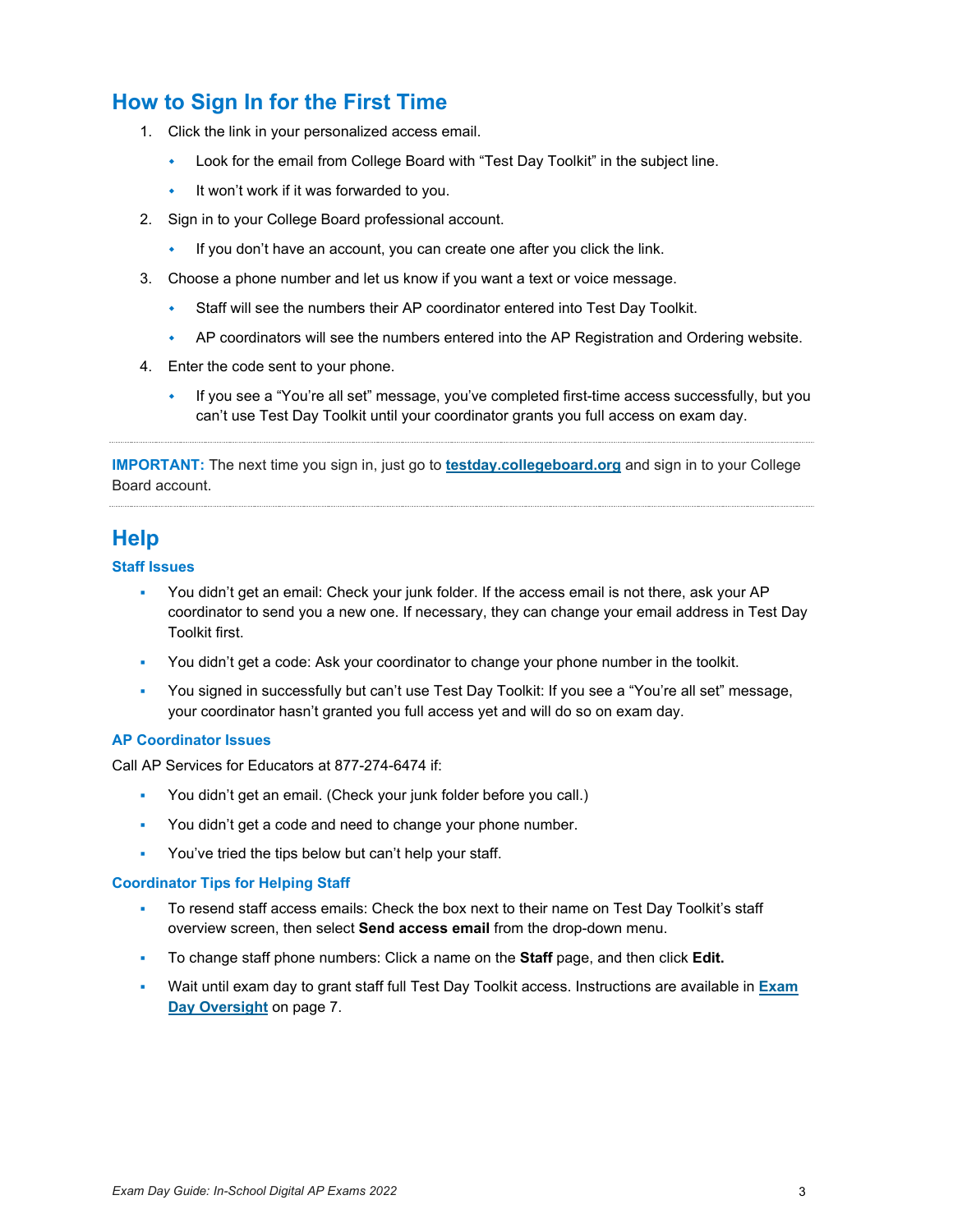# **Preparing Test Day Toolkit for Exam Day**

### **For AP Coordinators Only**

The required tasks listed below make digital testing possible. We recommend completing them as soon as you get your Test Day Toolkit access email in late April.

### **Key Takeaways**

- Only steps 1–5 are required. Complete step 6 if you want proctors to see a room roster in Test Day Toolkit before their students arrive.
- We'll use the staff contact information you provide to give them access to the toolkit.
- They'll need to click the personalized link in their access email and enter a code we send to their phone.
- See **[Help](#page-4-0)** on page 5 if you encounter issues or have questions.

### **How to Set Up Test Day Toolkit**

Follow these steps to assign staff to roles and rooms. You can also assign students to rooms.

- 1. Sign in to Test Day Toolkit.
	- If you haven't used Test Day Toolkit before, click the link in the access email from College Board and follow the onscreen instructions.
- 2. Create your staff list.
	- Add the names and contact information for your proctors and monitors.
	- Optional: Add your technology coordinator to the staff list so they can use toolkit information to troubleshoot issues on exam day.
	- Don't change the default setting for toolkit access when you add staff. Waiting until exam day to grant full access helps protect students' personal information.
- 3. Double-check staff contact information.
	- We'll send an access email to the address you provide.
	- Your staff need to enter the code we send to the phone number you provide.
	- Use a cell phone or personal landline where staff can quickly retrieve a text or voice message.
- 4. Add rooms.
	- Navigate to **All Rooms** and add exam rooms, giving each a name and a capacity.
	- Capacity is the number of students the room can seat when it's set up in accordance with AP policy.
- 5. Assign staff to roles and rooms.
	- Choose 1 proctor for each room.
	- Add room monitors to larger rooms.
	- If you added your technology coordinator in step 2, assign them the proctor role in Test Day Toolkit, but don't assign them to a room.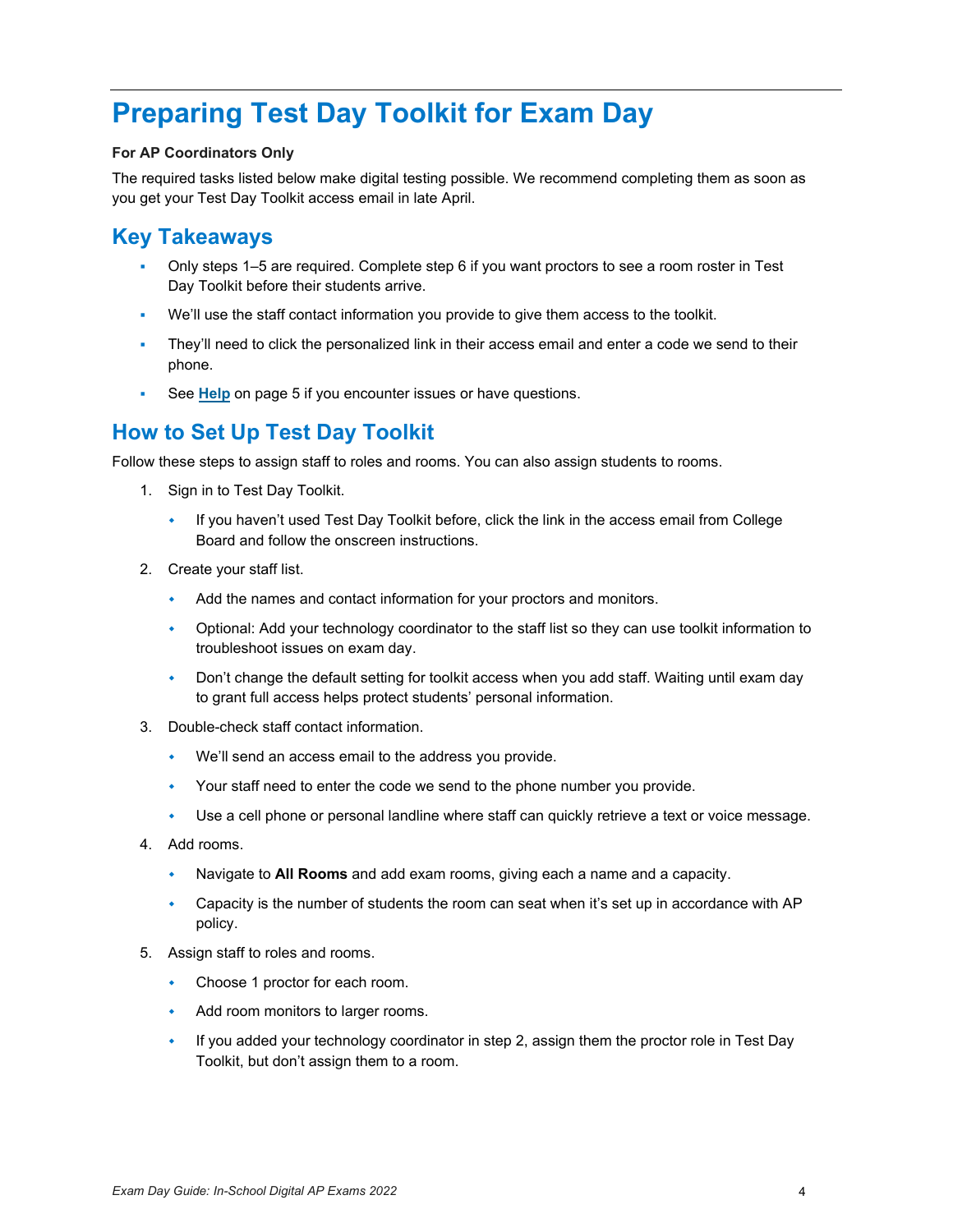- 6. **Optional:** Assign students to exam rooms.
	- Navigate to the **All Students** page.
	- Use the checkboxes next to student names and the action drop-down menu to move groups of students to the same room.
	- If some of your students are approved for accommodations, go to **[Student Accommodations](#page-28-0)** on page 29 to find out if they need to test in separate rooms.

### <span id="page-4-0"></span>**Help**

### **Access Issues**

See **[First-Time Access to Test Day Toolkit](#page-1-0)** on page 2 for complete instructions and troubleshooting tips.

### **Editing Room Information**

Navigate to **All Rooms**, click a room name, and select **Edit Room** from the **Coordinator Tools** menu.

### **Editing Staff Information**

Click a name on the **Staff** page, and then click **Edit.**

# **Exam Day Readiness**

### **For AP Coordinators Only**

Read about student and device readiness, proctor preparation and supplies, and logistical considerations.

### **Key Takeaways**

- To avoid delays, we recommend checking student and device readiness before exam day.
- Students who don't update their College Board account before exam day may encounter delays that keep them from testing.

### **Student Readiness**

### **Testing Devices**

Work with your technology coordinator before exam day to make sure students have a testing device loaded with the CB Digital Exams app. The app and installation instructions are available on the **[CB Digital](https://about.collegeboard.org/digital-exams-installation)  [Exams app installation website](https://about.collegeboard.org/digital-exams-installation)**.

#### **Save Time on Exam Day**

To avoid delays, we recommend meeting with students before exam day. Doing this gives you and your technology coordinator a chance to check device readiness, make sure students update their College Board accounts before exam day, and find out if students know their password.

Ask students to open the testing app on their device, sign in to their College Board account, and try the exam preview questions. Students who haven't updated their account yet will be guided through the process when they sign in. They'll need to access their email.

**IMPORTANT:** Students who don't update their College Board account before exam day may encounter delays that keep them from testing.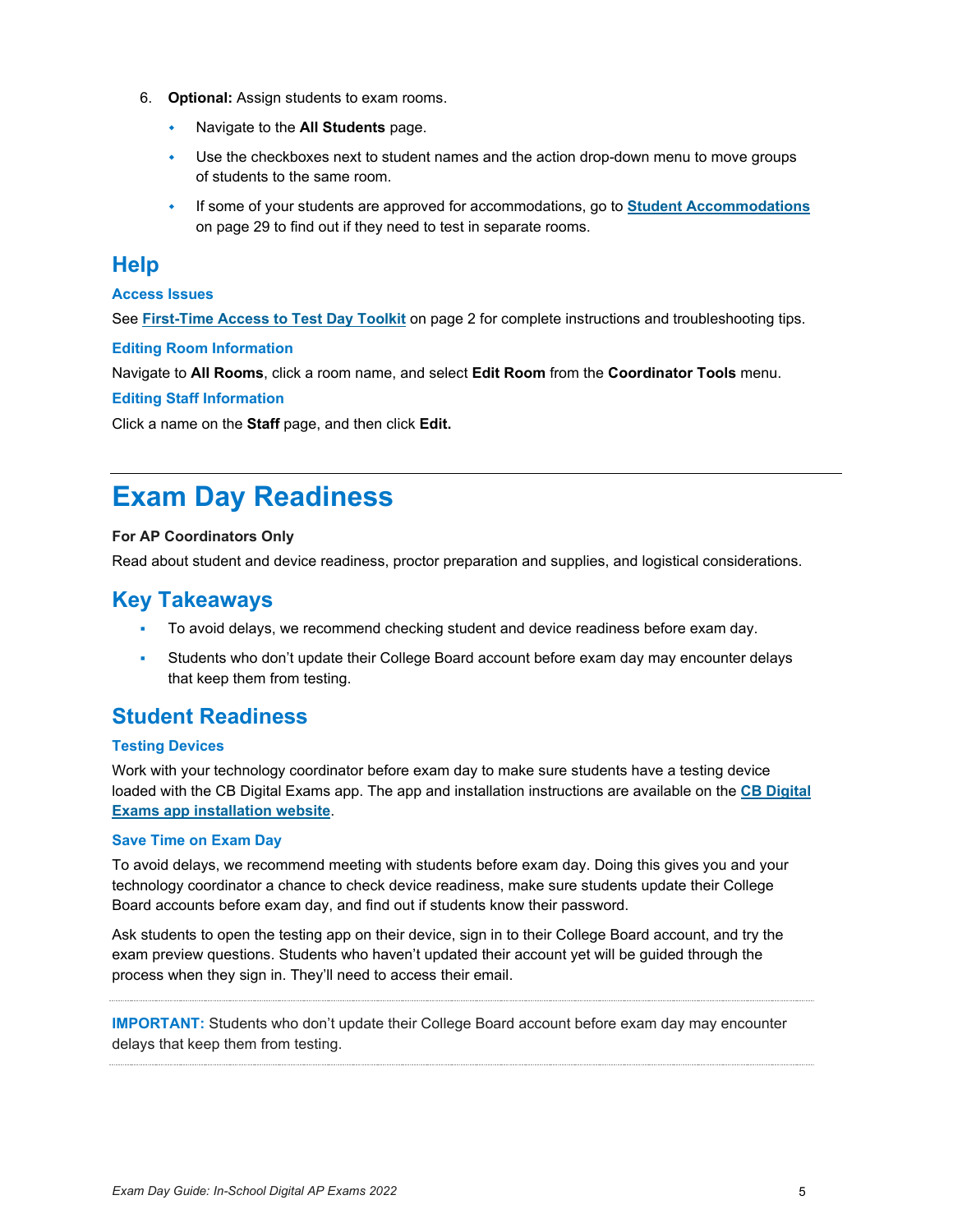### **Videos and Preview Questions**

Before they take a digital AP Exam, students should familiarize themselves with the digital exam tools and navigation. **[Learn more about Student Readiness](https://apcentral.collegeboard.org/about-ap/digital-ap-exams/student-readiness)**.

### **Proctor Readiness**

We've provided **[Proctor Readiness](https://apcentral.collegeboard.org/about-ap/digital-ap-exams/proctor-readiness)** resources, including a video walkthrough of exam day, an introduction to digital AP Exams, and this guide. You can bring proctors together for training or refer them to these materials.

#### **What Proctors Should Know**

- Tell proctors in accommodated exam rooms which accommodations their students will be testing with. Refer them to **[Student Accommodations](#page-28-0)** on page 29 for information.
- Share school-specific instructions about device distribution, breaks, dismissal, and other topics.
- Let proctors know how to contact you and your technology coordinator on exam day.

### **What Proctors Should Do**

- Sign in to Test Day Toolkit before exam day. They'll need to use their access email the first time. Help is available in **[First-Time Access to Test Day Toolkit](#page-1-0)** on page 2.
- Read this guide before exam day.
- **Bring their device on exam day, making sure it's fully charged.**

### **Logistics**

### **Decide on a Student Arrival Time**

Make sure students report to their exam rooms early enough to complete app check-in. As with paper AP Exams given in the morning, students must start testing between 8 and 9 a.m. local time.

Delays are less likely if you and your technology coordinator work with students before exam day to verify that they and their devices are ready.

#### **Student Breaks**

Choose a break area and decide on your school's specific procedures for student breaks. For example, determine the rules for eating snacks during the scheduled break and using the restroom. Break information should be communicated to proctors and students ahead of exam day.

### **Testing Devices**

If your school is providing testing devices, make sure:

- Each exam room has enough devices.
- **Each device is loaded with the CB Digital Exams app.**
- Each device is fully charged.

#### **Seating Charts**

A seating chart must be completed for every room. We recommend using one to assign seats ahead of time, but your proctors can also complete it while students are testing. Get a blank seating chart at: **[collegeboard.org/apdownloads](https://apcentral.collegeboard.org/about-ap/ap-coordinators/resource-library)**

#### **Staff Breaks and Communications**

For a successful exam day, decide how to facilitate staff breaks and communication. Schedule at least one break for each staff member, making sure exam rooms are always monitored.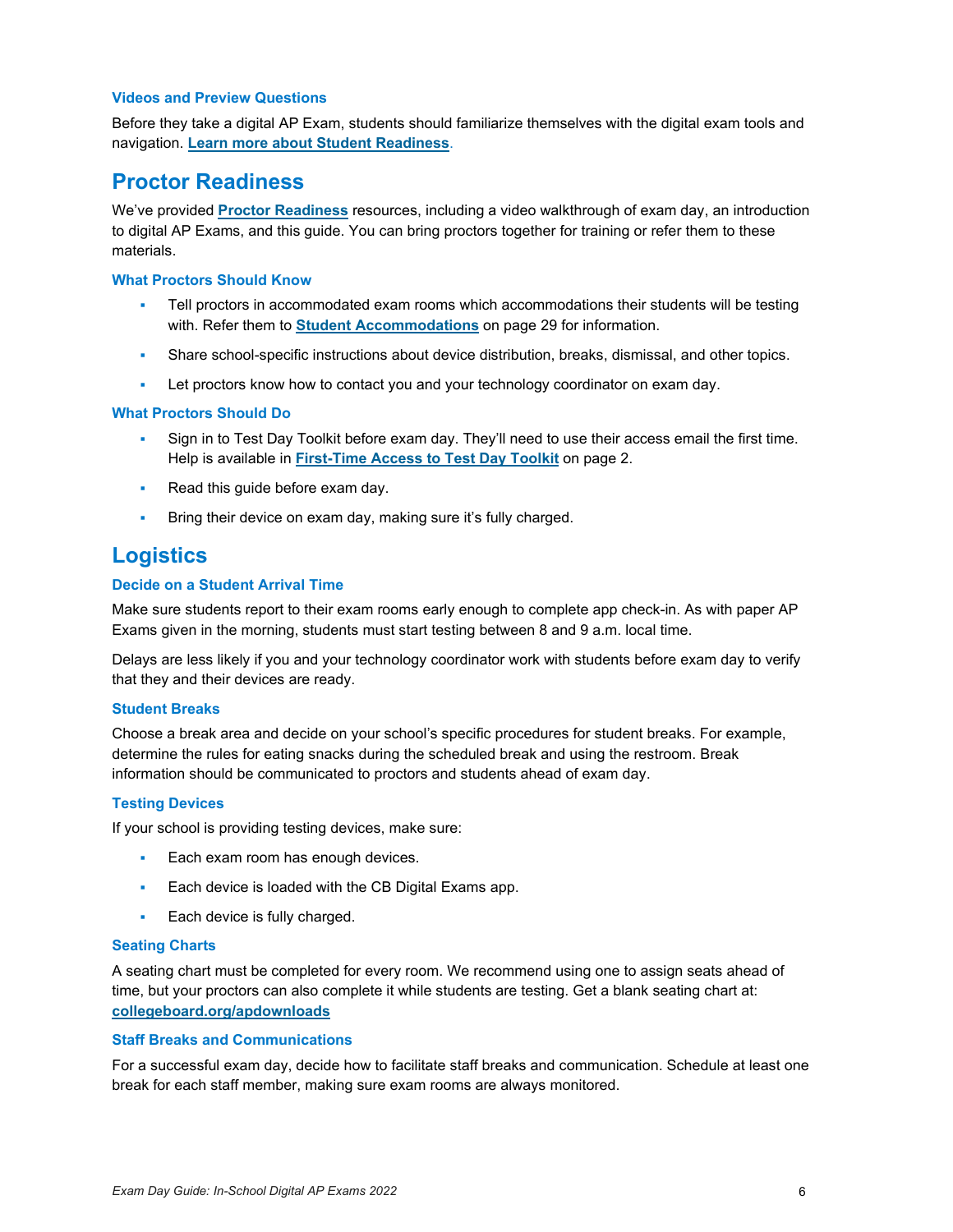### **Proctor Supplies**

Organize these proctor supplies:

- A list of students assigned to each proctor's room.
- A seating chart.
- A copy of the Wi-Fi name and password for each proctor.
- 3 sheets of scratch paper per student plus extra for students who need it.
- Supplies to label and store phones and other prohibited devices (e.g., marker, sticky notes, plastic bags or large envelopes, and a bin or other container).
- Portable whiteboards or easel boards if the exam room doesn't have a chalkboard. (Large rooms may require more than 1.)
- Recommended: Power strips, surge protectors, extension cords, or laptop carts for charging. (Prioritize extended time exam rooms.)
- Optional: Extra pens and pencils.
- Optional: Printed copy of this guide.

#### **Access to Electricity**

Student devices must be fully charged and capable of lasting the duration of the exam, but we still recommend choosing rooms with optimal access to power.

**IMPORTANT:** Students approved for extended time must plug in during testing. Make sure they're assigned to rooms that provide every student with access to electricity.

You can use power strips, surge protectors, extension cords, and laptop carts for charging if you have them, but make sure your seating plan still meets requirements.

# <span id="page-6-0"></span>**Exam Day Oversight**

#### **For AP Coordinators Only**

AP coordinators supervise all exam day activities, making sure staff have everything they need.

### **Before the Exam Starts**

#### **Post Directional Signs**

Post directional signs to the exam rooms, break area, and restrooms (if necessary).

#### **Grant Full Test Day Toolkit Access to Staff**

- 1. Sign in to the toolkit at **[testday.collegeboard.org](https://testday.collegeboard.org/)**.
- 2. Go to the **Staff** page and select everyone on your list.
- 3. Choose **Grant toolkit access** in the drop-down menu.

**IMPORTANT:** Staff can't do their jobs on exam day until you grant them full access to Test Day Toolkit.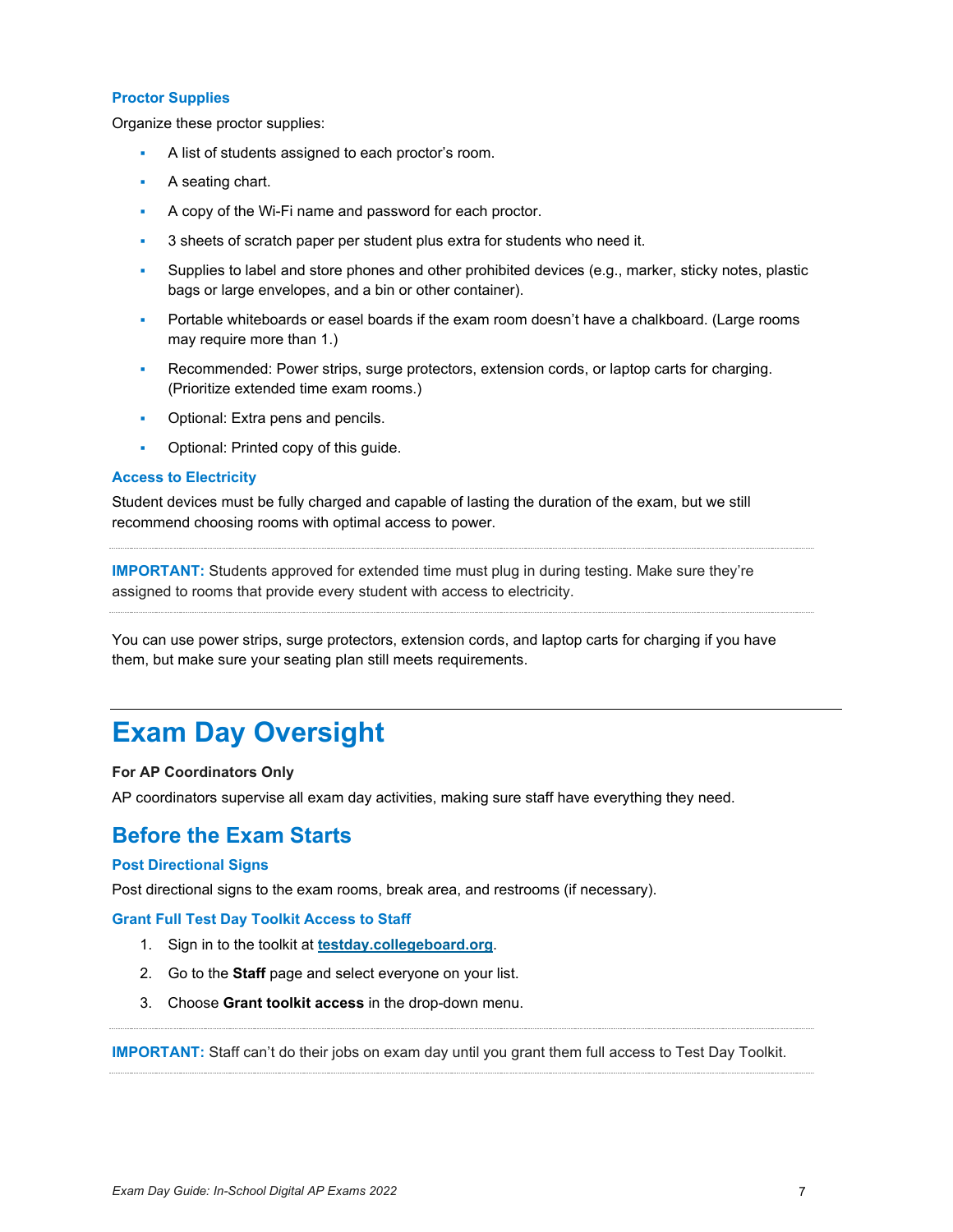### **Staff Huddle**

Proctors and room monitors should arrive early enough to complete the room readiness steps in Test Day Toolkit before students arrive.

Before you distribute supplies and direct staff to their assigned rooms, we recommend sharing a few reminders and last-minute instructions:

- Make sure all staff know where the break area and restrooms are.
- Remind proctors to use power strips, surge protectors, and extension cords safely.
- Remind staff that students must never be left alone in exam rooms.
- Tell all proctors and room monitors to connect to Wi-Fi, sign in to Test Day Toolkit, and complete the room readiness steps before students arrive.
- Make sure proctors and room monitors open this guide on their device or have a printed copy.

#### **Late Arrivals**

Schools aren't required to let latecomers test but may do so if the proctor hasn't started reading instructions aloud yet and the school considers the cause of the student's late arrival to be beyond the student's control.

Students who don't test can take a late-testing exam on paper.

### **While Students Are Testing**

To keep things running smoothly throughout exam day:

- Minimize distractions, and limit access to exam rooms.
- Work with the technology coordinator to troubleshoot technical issues covered in the *[Technology](https://secure-media.collegeboard.org/apc/ap-technology-coordinator-guide-digital.pdf)  [Coordinator Guide](https://secure-media.collegeboard.org/apc/ap-technology-coordinator-guide-digital.pdf)*.
- **Enforce rules and be ready to respond to incidents.**
- Don't allow AP teachers into rooms where exams in their subjects are given.
- Don't allow unauthorized visitors—including parents, guardians, and members of the media—to enter exam rooms.

#### **Monitoring Exam Activity**

You can use Test Day Toolkit to find out how the exam administration is progressing.

Just navigate to **All Students,** and search for students by name, or filter the list by room or testing status. You can also see what your proctors see by navigating to **All Rooms** and clicking a room name.

### **Responding to Problems**

See **[Responding to Problems and Reporting Incidents](#page-19-0)** on page 20 to learn how to respond to and report incidents on exam day.

Call AP Services for Educators at 877-274-6474 immediately if you need to cancel the exam administration.

### **After the Exam**

- Destroy used scratch paper unless it's related to an incident report.
- **Submit incident reports, if needed.**
- **Order late-testing exams, if needed.**
- Complete the postadministration survey we send you.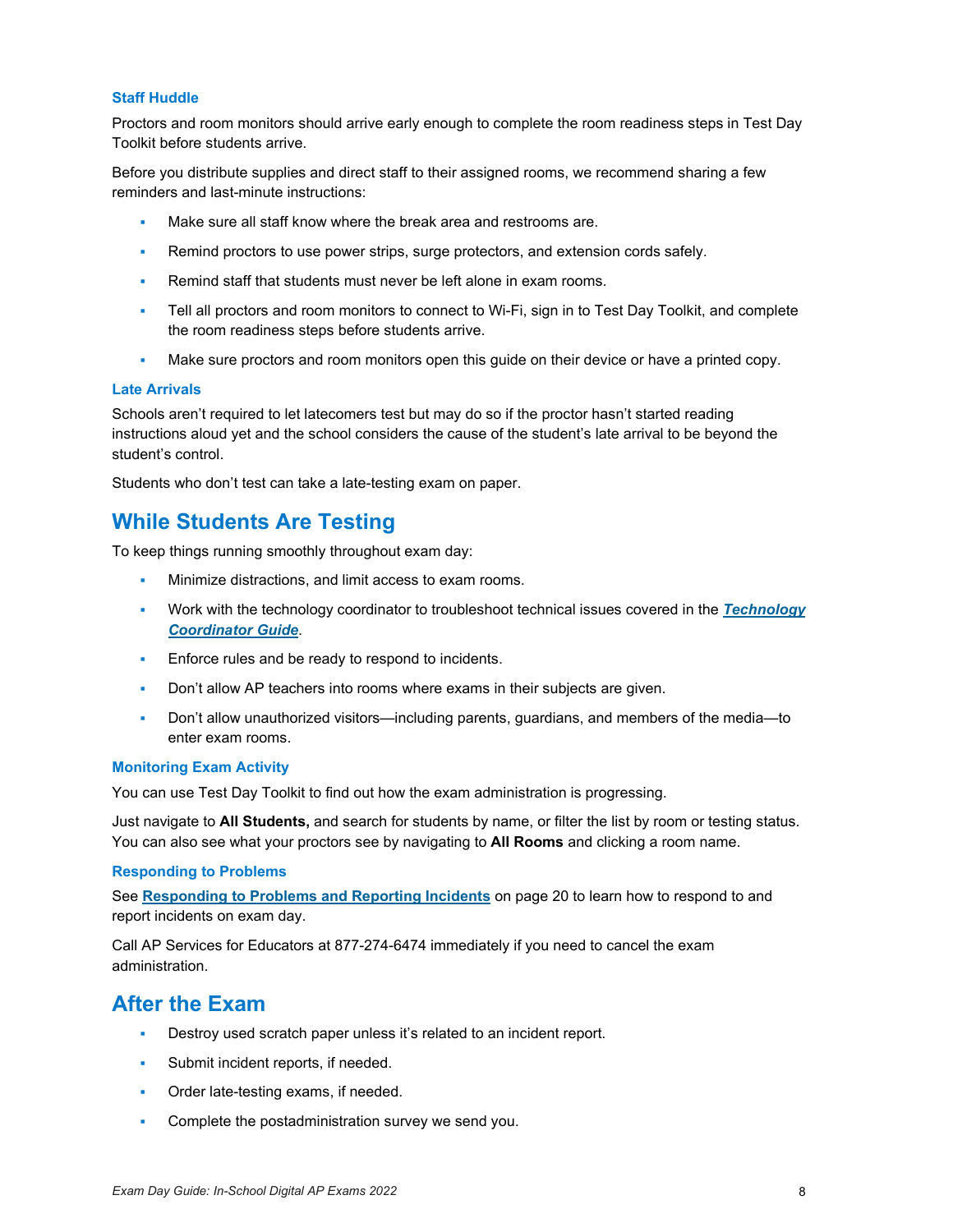#### **Answer Submission**

Students whose answers weren't submitted automatically when their exam ended have five days to try again. Their answers are saved to the device they tested on, so they'll need to use that device to submit them. If they can't keep that device, record the serial number, set the device aside (if possible), and ask your technology coordinator to make sure the device isn't wiped.

<span id="page-8-0"></span>See **[Dismissal](#page-17-0)** on page 18 to learn more.

# **Room Readiness**

### **For Proctors**

Before students arrive on exam day, proctors should make sure their room is ready. If your room has problems you can't correct, tell your AP coordinator immediately.

### **How to Prepare for Student Arrival**

- 1. Sign in to Test Day Toolkit.
- 2. Check the seating to make sure:
	- Your room has enough seats.
	- Students are separated by at least 5 feet on the right and left (measured from center of student).
	- All students face the same direction or all students face the wall.
	- Students can't easily see each other's screens.
	- You have unimpeded access to every student and can easily see them and their screens.
	- Seating is arranged to provide optimal access to electricity without overloading outlets or creating unsafe conditions.
- 3. Check the rest of the room and confirm that:
	- $\cdot$  It has accessible power outlets.
	- It has a clock that's visible to all students.
	- It doesn't have visible maps, charts, or other subject-specific teaching materials.
- 4. Check that you have the following supplies:
	- A list of students assigned to your room.
	- A seating chart.
	- A copy of the Wi-Fi name and password.
	- 3 sheets of scratch paper per student plus extra for students who need it.
	- $\bullet$  Supplies to label and store phones and other prohibited devices (e.g., marker, sticky notes, plastic bags or large envelopes, and a bin or other container).
	- Recommended: power strips, surge protectors, extension cords, or laptop carts for charging.
	- Testing devices for students (if applicable).
	- Extra pens and pencils (optional).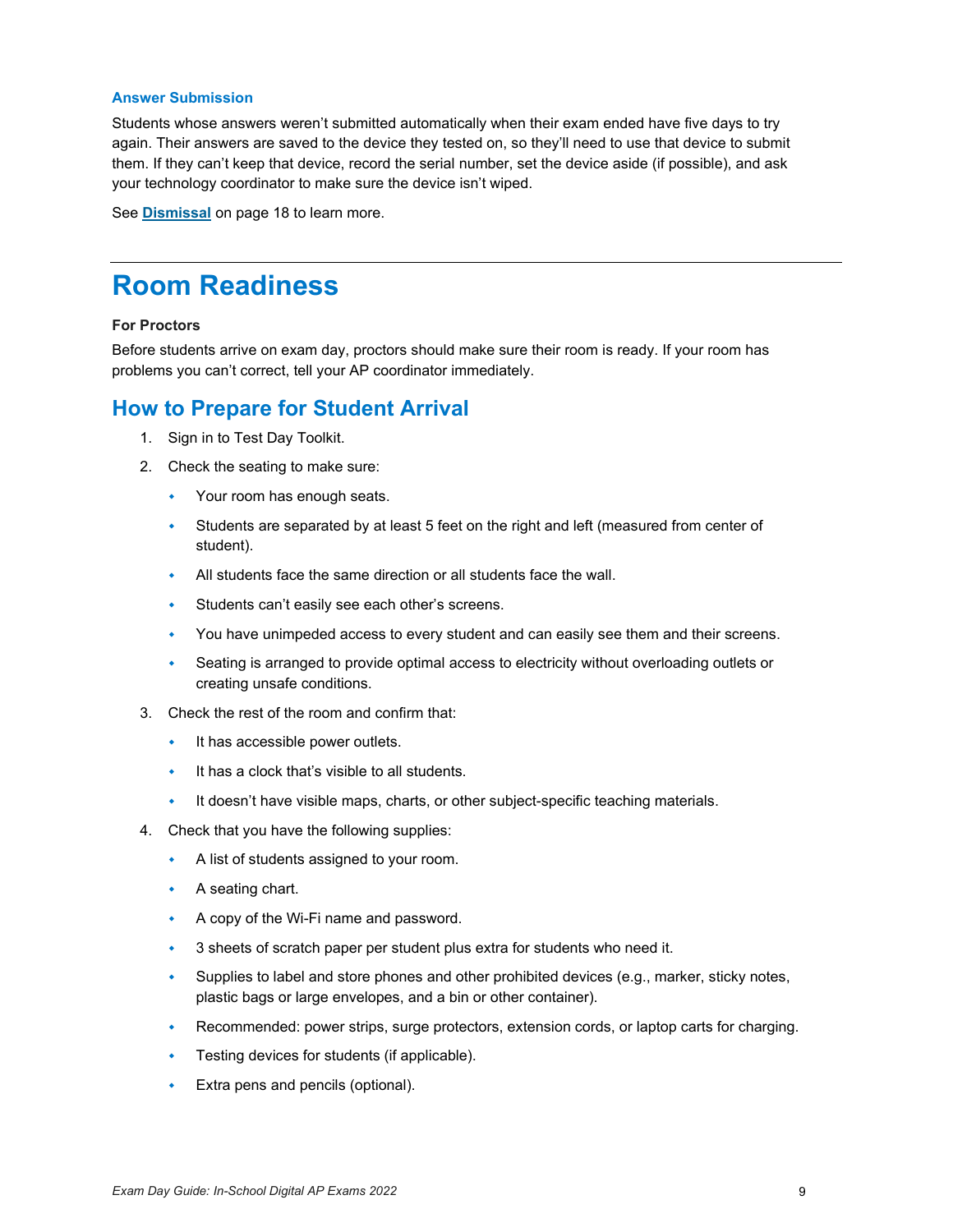- 5. Write student instructions on the board so they're visible from all seats.
	- Copy the steps and room code displayed in Test Day Toolkit.
- 6. Set up an area near the door where students can leave prohibited items.
	- Students shouldn't bring prohibited items to the exam room.
	- But if they do, tell them to turn off their devices, label all prohibited items, and place everything in the bin.
- 7. Distribute 3 sheets of scratch paper for each student.

<span id="page-9-0"></span>You're ready to admit students.

# **Taking Attendance**

### **For Proctors**

When students arrive, they check in to the testing app, and proctors take attendance.

### **Key Takeaways**

- Students enter 2 different codes in to the testing app: a room code and then a start code.
- The room code lets students check in to the app, and the start code starts the student's exam timer.
- See **[Help](#page-10-0)** on page 11 if you encounter issues.

**IMPORTANT:** Always reload the page in Test Day Toolkit to update the data.

### **How to Take Attendance**

- 1. Navigate to the **Attendance** page in Test Day Toolkit.
	- After you complete room setup, you'll see a page that lists students under one of 3 headers: Assigned, Entered Room Code, and Ready to Test.
	- Student names will move from one list to another as you and your students move through the steps listed below.
- 2. Ask students to check in to the testing app.
	- As students enter your room, assign them a seat, and tell them to follow the instructions you posted.
	- Tell students to turn off all devices except their testing device, label all prohibited items, and place everything in the bin.
	- Prohibited items include all phones and other electronics (except for 1 testing device); headphones, earbuds, and earplugs; and all notes, paper, and other references.

### **Student Experience**

Students check in by clicking the acorn to open the CB Digital Exams app, signing in to their College Board account, entering the room code, and following the on-screen instructions.

Refer to **[Help](#page-10-0)** on page 11 to troubleshoot app check-in issues.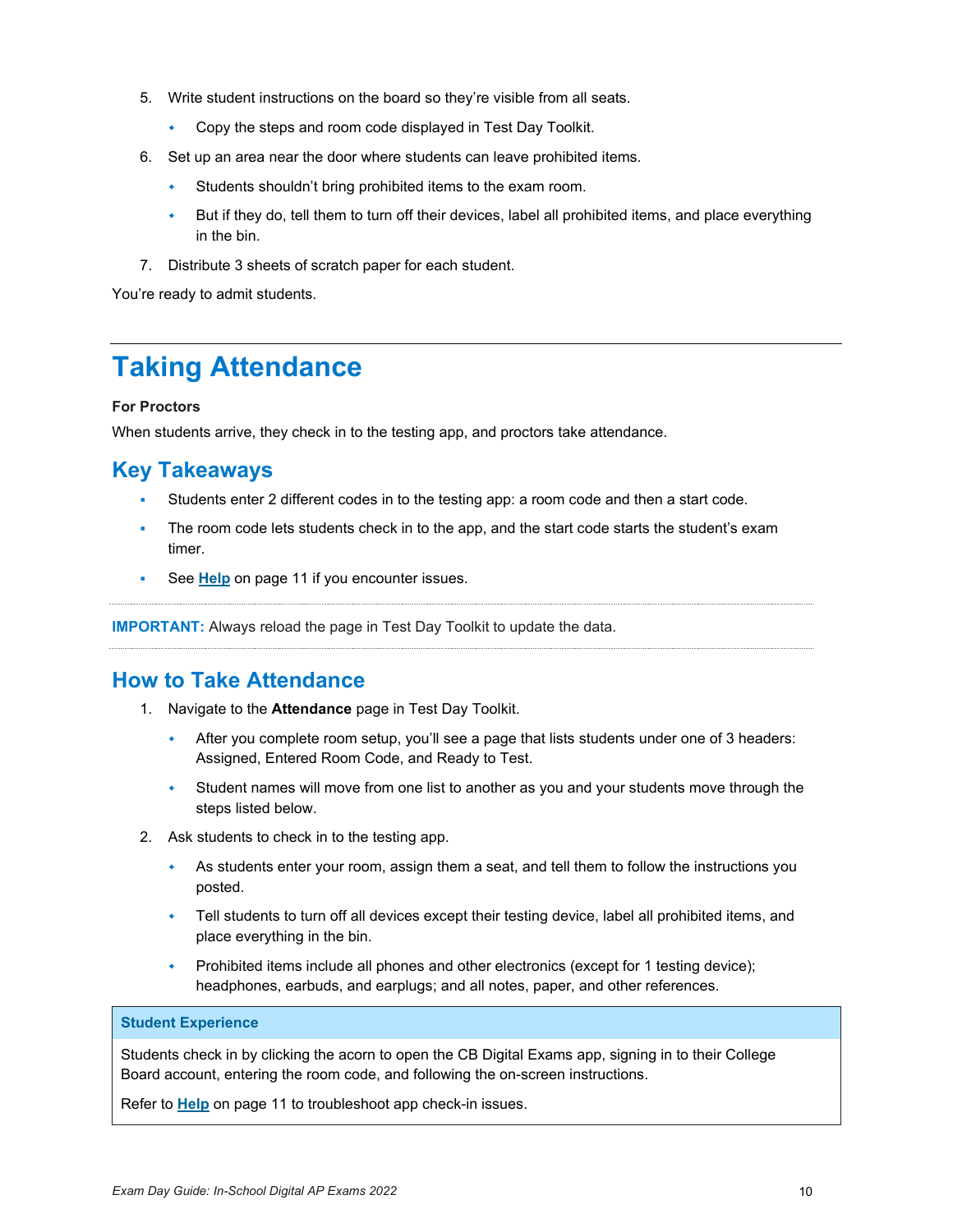- 3. Mark students present after they enter the room code.
	- Reload the page.
	- When students enter the room code, their name will appear in the Entered Room Code list.
	- If you know a student and see them in the room, click **Mark Present** near their name. If you don't know a student, refer to **[Checking](#page-11-0) Identity** on page 12.

**IMPORTANT:** Students can complete app check-in only after you mark them present.

- 4. Check student progress.
	- $\leftarrow$  Reload the page.
	- When students complete app check-in, their name moves to the Ready to Test list.
	- When all students sitting in your room are ready to test, go to the next step and start reading the proctor script.

### **Student Experience**

When students check in to the testing app, they confirm the accommodations they'll be testing with (if applicable), agree to the AP Exam Terms and Conditions, read a few reminders, type a security pledge, and follow instructions for clearing their desks.

Their device is then locked down and they see the screen where they'll enter the start code you provide at the end of the proctor script.

### <span id="page-10-0"></span>**Help**

#### **App Check-In Issues**

Students who **can't sign in to their College Board account** might have forgotten their password or need to update their account.

They can follow the onscreen instructions for resetting their password or migrating their account. Either way, they'll need to access their email. If they can't do so on their testing device, let them use their phone.

If students **don't see the acorn on their device**, the testing app might not be installed. If they have a personal device, they can go to **[player.app.collegeboard.org](https://player.app.collegeboard.org/)** to download it. If their device is school managed, ask your technology coordinator for help.

### **Deciding When to Start the Exam**

If a student takes a long time to move to the Ready to Test list (and you've reloaded the page), ask them if they need help. If they can't complete check-in quickly, move to the next step. You can help them get started later.

### **Late Arrivals**

If you haven't started reading instructions aloud yet and your AP coordinator allows it, you can let late students take the exam.

#### **Unknown Students**

If you don't know a student, see **[Checking Identity](#page-11-0)** on page 12 for detailed instructions.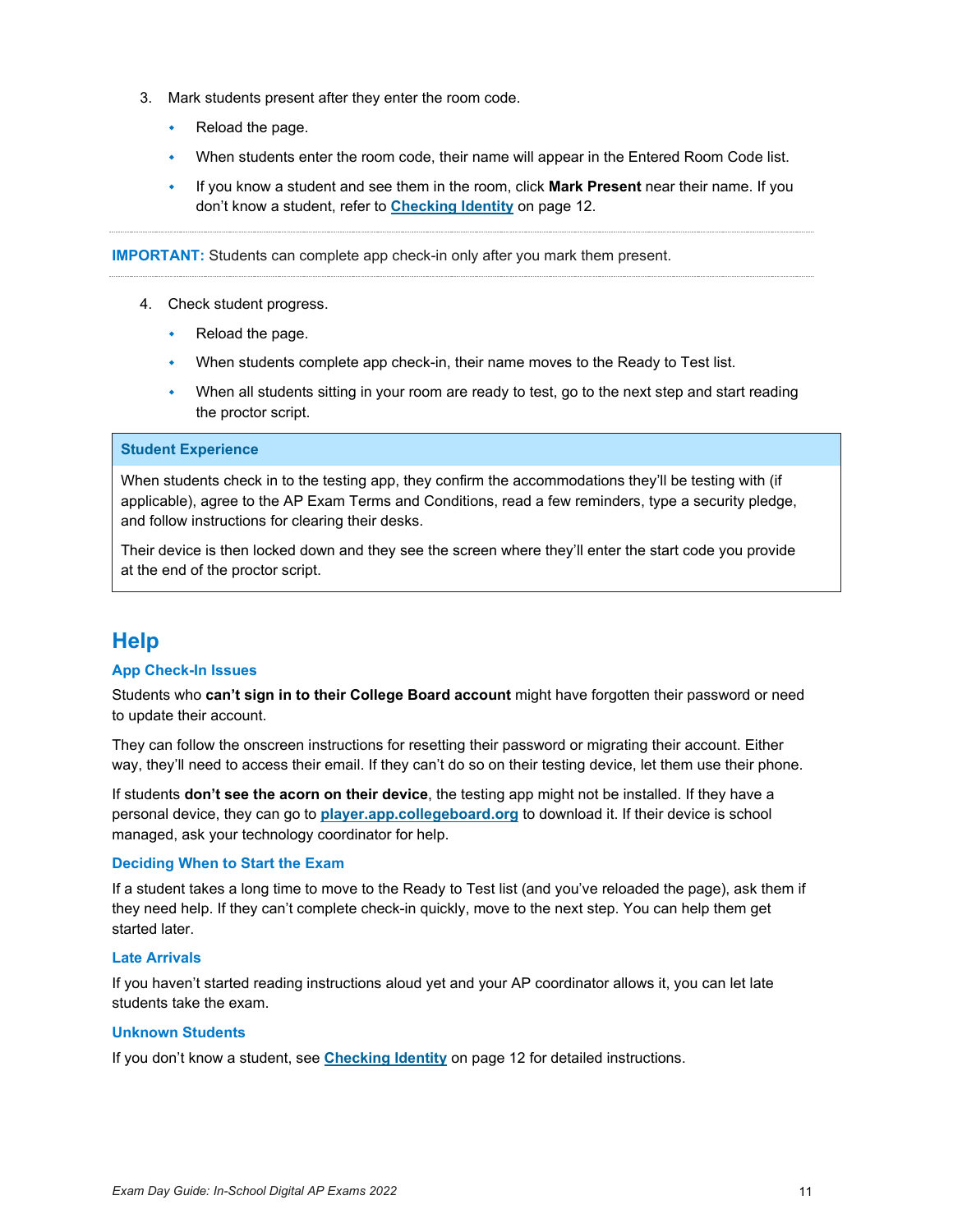#### **Other Issues**

See **[Responding to Problems and Reporting Incidents](#page-19-0)** on page 20 for details on handling and reporting anything that goes wrong.

# <span id="page-11-0"></span>**Checking Identity**

### **For Proctors**

If you don't know a student, follow these additional steps when you take attendance.

### **Key Takeaways**

- Checking a student's photo ID prevents impersonation.
- These instructions supplement the steps in **[Taking Attendance](#page-9-0)** on page 10.
- See **[Help](#page-11-1)** on this page if you encounter problems.

### **How to Check Identity**

- 1. Make sure the student's photo ID is acceptable.
	- Photo IDs must be government or school issued, valid (or recently expired), original, and in good condition with legible English language text.
- 2. Check the student's appearance.
	- Compare the student's appearance to the ID photo (black and white ID photos are acceptable).
- 3. Check the student's name.
	- Make sure the name and birth date on the ID matches the name and birth date in Test Day Toolkit.
- 4. Mark the student present.
	- Click **Mark Present**.

### <span id="page-11-1"></span>**Help**

#### **If You Can't Verify Identity**

Direct students to your AP coordinator if they don't have an acceptable ID or if anything else prevents you from verifying their identity.

#### **Recently Expired IDs**

This year, government IDs that expired in 2021 and school IDs from the 2020-21 school year are acceptable.

#### **ID Examples**

To be acceptable, the ID must include the student's name, signature, and a recognizable photograph. Examples of acceptable ID include:

- Valid driver's license, nondriver ID card, or driver's permit (must have a photo).
- Official school-produced student ID card from the school the student currently attends.
- Government-issued passport or U.S. Global Entry ID card.
- Government-issued military or national ID card.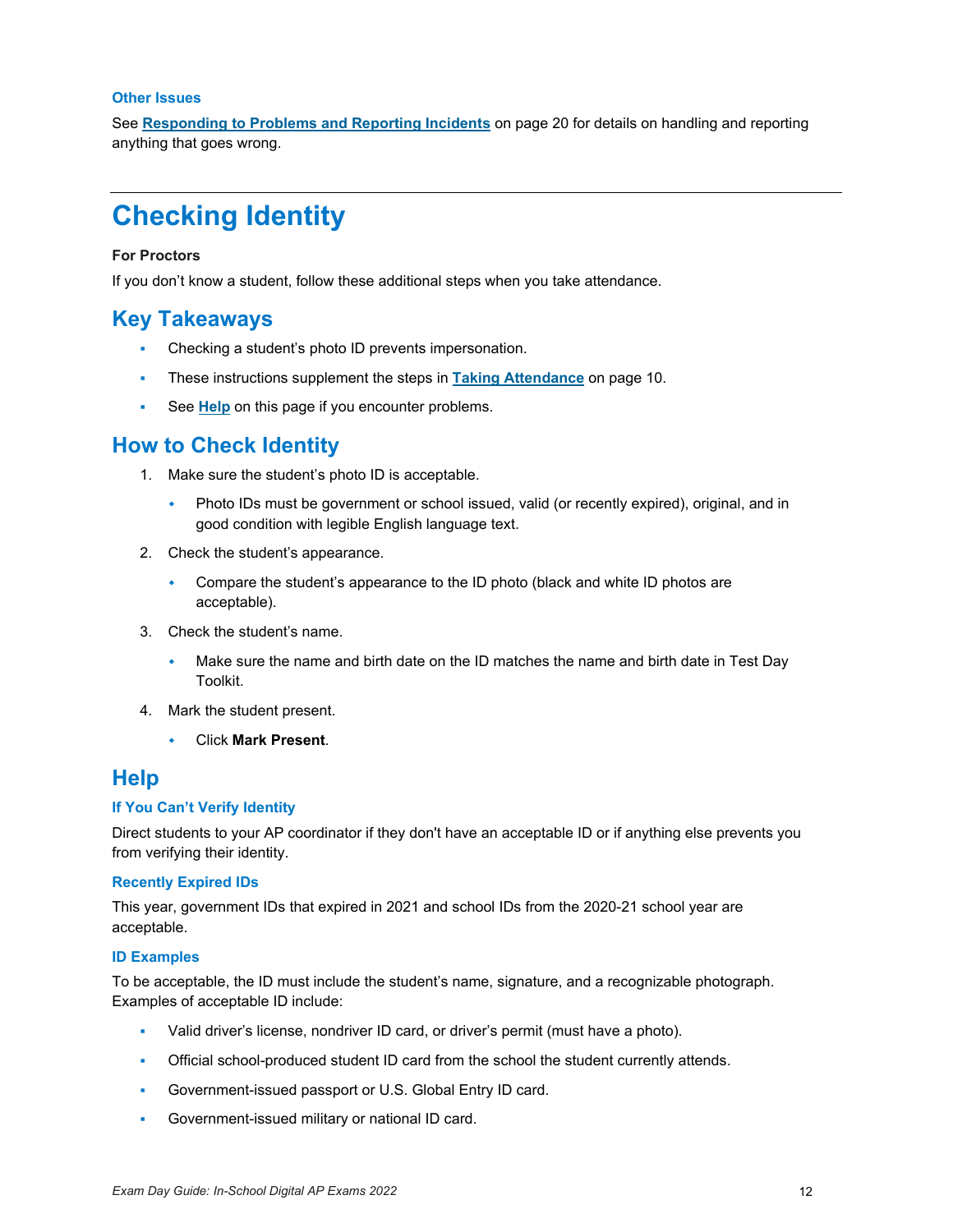# <span id="page-12-0"></span>**Starting the Exam**

### **For Proctors**

After proctors take attendance and students check in to the app, it's time to read the script, check desks, and provide students with the start code.

### **Key Takeaways**

- Test Day Toolkit will guide you through the steps for starting the exam listed below.
- The proctor script is very short because the student testing app provides students with critical information.
- At the end of the script, you'll give students your room's unique start code. Provide the start code between 8 and 9 a.m.
- Re[ad the s](#page-12-1)cript exactly as written.

### **How to Start the Exam**

- 1. Start reading the script.
	- Click **Next Step** on the Attendance screen in Test Day Toolkit.
	- In this part of the script, you'll tell students you're going to check their desks.

#### **Student Experience**

The testing app instructs students to clear their desks and write their full name on the scratch paper you distributed before students arrived.

- 2. Check desks and collect prohibited items.
- 3. Continue reading the script and answering student questions.
	- In this part of the script, you'll remind students about breaks and security policies.
- 4. Provide the start code between 8 and 9 a.m. (students who enter it before 8 a.m. will get an error).
	- After the script, you'll see the unique 6-digit start code for your room. Don't share it before 8 a.m.
	- Remember to write the code on the board after you read it aloud.

### **Student Experience**

Students enter the code to start their exam and can do so at slightly different moments. Their exams are timed individually.

### <span id="page-12-1"></span>**Help**

#### **Prohibited Items**

Students are not allowed to access belongings that could give them an unfair advantage or provide a way to record, photograph, or remove exam content.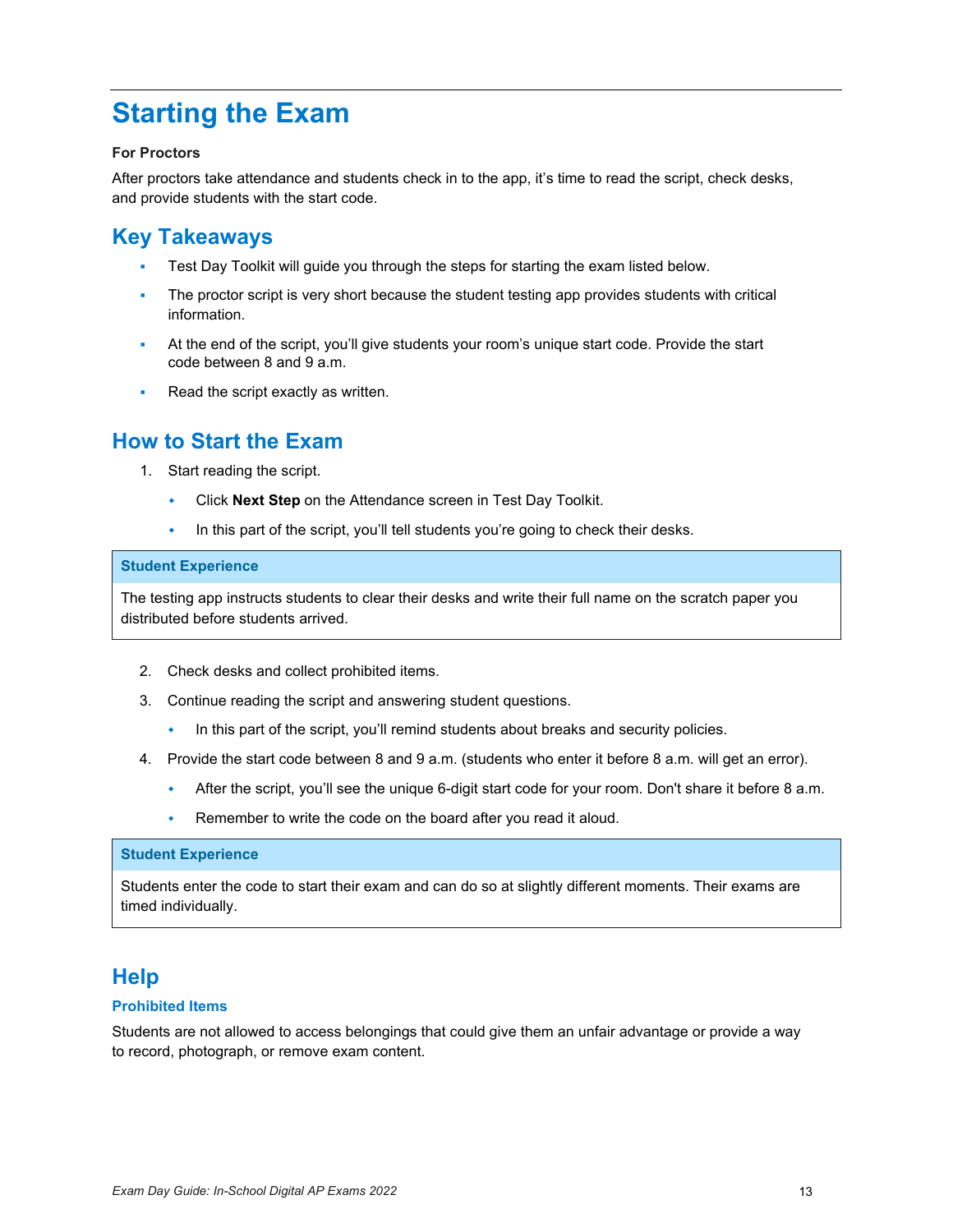Unless students have a College Board–approved accommodation permitting access to any of these items, they can't access them during the exam or breaks:

- Phones, smartwatches, or other electronic devices (except their testing device)
- Privacy screens
- **Notes, books, or any other reference materials**
- **Scratch paper not provided by the proctor**
- Headphones, earbuds, or earplugs
- Any camera, listening or recording device, or separate timer
- **More than 1 testing device**

#### **Medical Devices and Aids**

Epinephrine auto-injectors (e.g., EpiPens) are permitted in the exam room without an approved accommodation. They must be placed in a clear bag and stored under the student's desk during testing. 

#### **Managing Issues**

See **[Responding to Problems and Reporting Incidents](#page-19-0)** on page 20 for details on handling and reporting anything that goes wrong.

# <span id="page-13-0"></span>**Exam Monitoring**

#### **For Proctors and Monitors**

While students take the exam, proctors and room monitors keep the room free of distractions, help students, and watch for suspicious behavior.

### **Key Takeaways**

- Students start their own exam when they enter the start code, so they may take breaks at slightly different times.
- The testing app times the exam and starts the break automatically.
- Students lose testing time when they take unscheduled breaks.
- **Students should never be left unattended.**
- A completed seating chart is required for each room.
- See **[Help](#page-16-0)** on page 17 if you encounter problems.

### **Student Experience**

For students taking the AP English Literature and Composition Exam with standard timing, Section I is 55 minutes, and Section II is 2 hours.

For students taking the AP World History: Modern Exam with standard timing, Section I, Part A is 55 minutes; Section II, Part B is 40 minutes; and Section II is 1 hour, 40 minutes.

There's a 10-minute break between sections.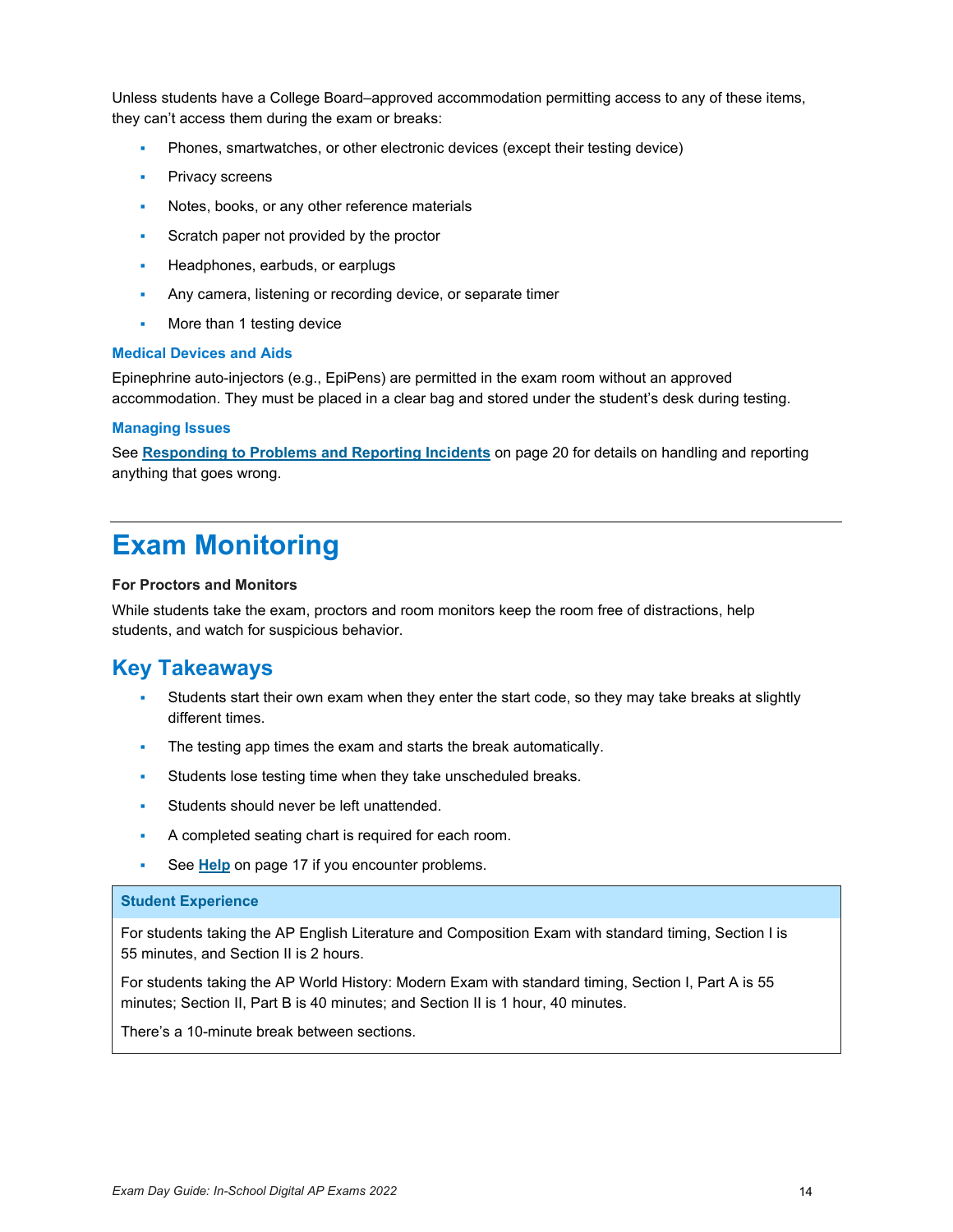### **How to Monitor Testing**

Remain vigilant while students are testing and avoid distracting behavior. Don't read, eat, or do anything else that takes your attention away from students.

Check student testing statuses in Test Day Toolkit but spend most of your time watching the room.

### **Walk Around the Room**

- Collect scratch paper from empty desks.
- Help students who raise their hands.
- **D** Observe students and look at their screens.

Watch for security violations like the following:

- Working on another student's device.
- Angling a device so another student can see it.
- Viewing nontest content or using other applications.
- Copying, taking screenshots, recording, or capturing exam content in any way.
- Passing notes.

**IMPORTANT:** If students aren't actively using their device, a remote user could be taking the exam for them.

### **Monitor Progress in Test Day Toolkit**

After you provide students with the start code, navigate to the **Monitor Students** page. You can click a testing status to filter your student list by that status.

Testing statuses include:

- **Not started:** Students haven't entered the room code.
- **App check-in:** Students have entered the room code but not the start code.
- **Section I:** Students are testing in Section I.
- **Break:** Students are on a scheduled or an unscheduled break.
- **Section II:** Students are testing in Section II.
- **Test ended:** Section II has ended, but students' answers haven't been submitted.
- **Submitted:** Students' answers have been submitted to College Board.
- **Exited:** Students exited the exam or closed the app window.

**IMPORTANT:** Always reload your dashboard before checking student statuses.

Check on students in the following cases:

- They're slow to start testing.
- They have an **Exited** status.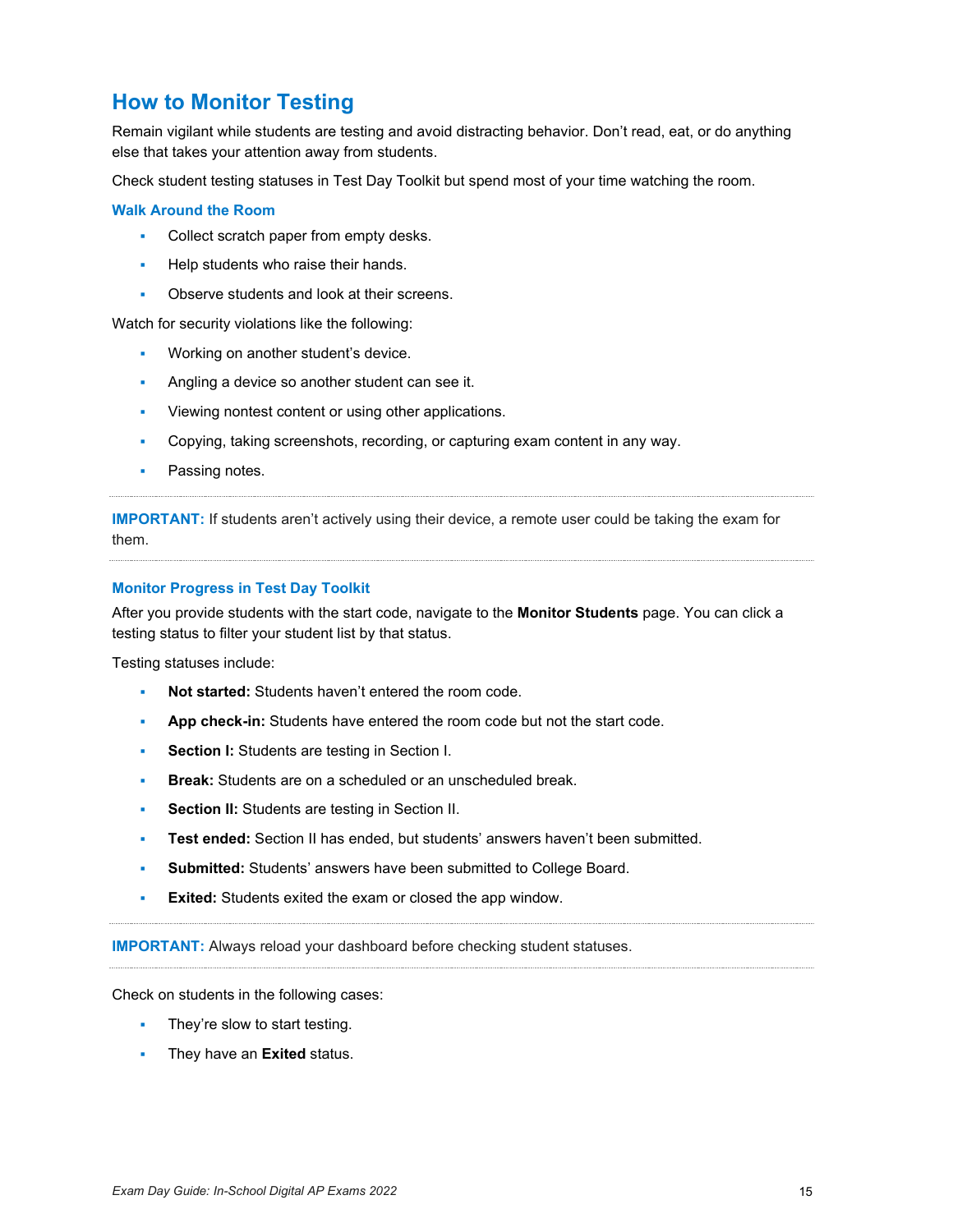**IMPORTANT:** Students with an **Exited** status need immediate attention. Check to see if they need help or are using their device improperly.

#### **Complete the Seating Chart**

If your seating chart wasn't filled out ahead of time, complete it once all students are testing smoothly.

### **How to Monitor Breaks**

Follow these guidelines and any additional break instructions your AP coordinator provided:

- Do what you can to minimize distractions, and warn disruptive students.
- Don't let students remove anything from the room, close laptops, or cover their iPad.
- When students return from break, make sure they sit at the right desk and use their own device. To do this, check the name that displays at the bottom of the student's testing app screen.

**IMPORTANT:** Students must not remove testing devices from the room, close laptops, or cover their iPad until testing is complete.

#### **Scheduled Breaks**

The scheduled break between exam sections for standard time is 10 minutes.

Tips and reminders:

- The testing app starts the break automatically; you shouldn't announce it.
- Students start their break when they see the break screen in their testing app.
- If student start times were slightly staggered, their break times will be too.
- **Prompt students to start Section II if they don't do so on their own.**

#### **Student Experience**

When time is up, the testing app ends Section I and displays break instructions. Students can't start their break before then. If they have extra time, they should sit quietly and can review their answers.

When their break time ends, students click a button to start the next section; no proctor action or instruction is required.

#### **Unscheduled Breaks**

Students who take unscheduled breaks lose testing time.

Tips and reminders:

- Students shouldn't leave the room for unscheduled breaks without your permission.
- If 2 or more students leave the room at the same time, they must be accompanied, but never leave the exam room unattended.
- Follow any additional instructions from your AP coordinator.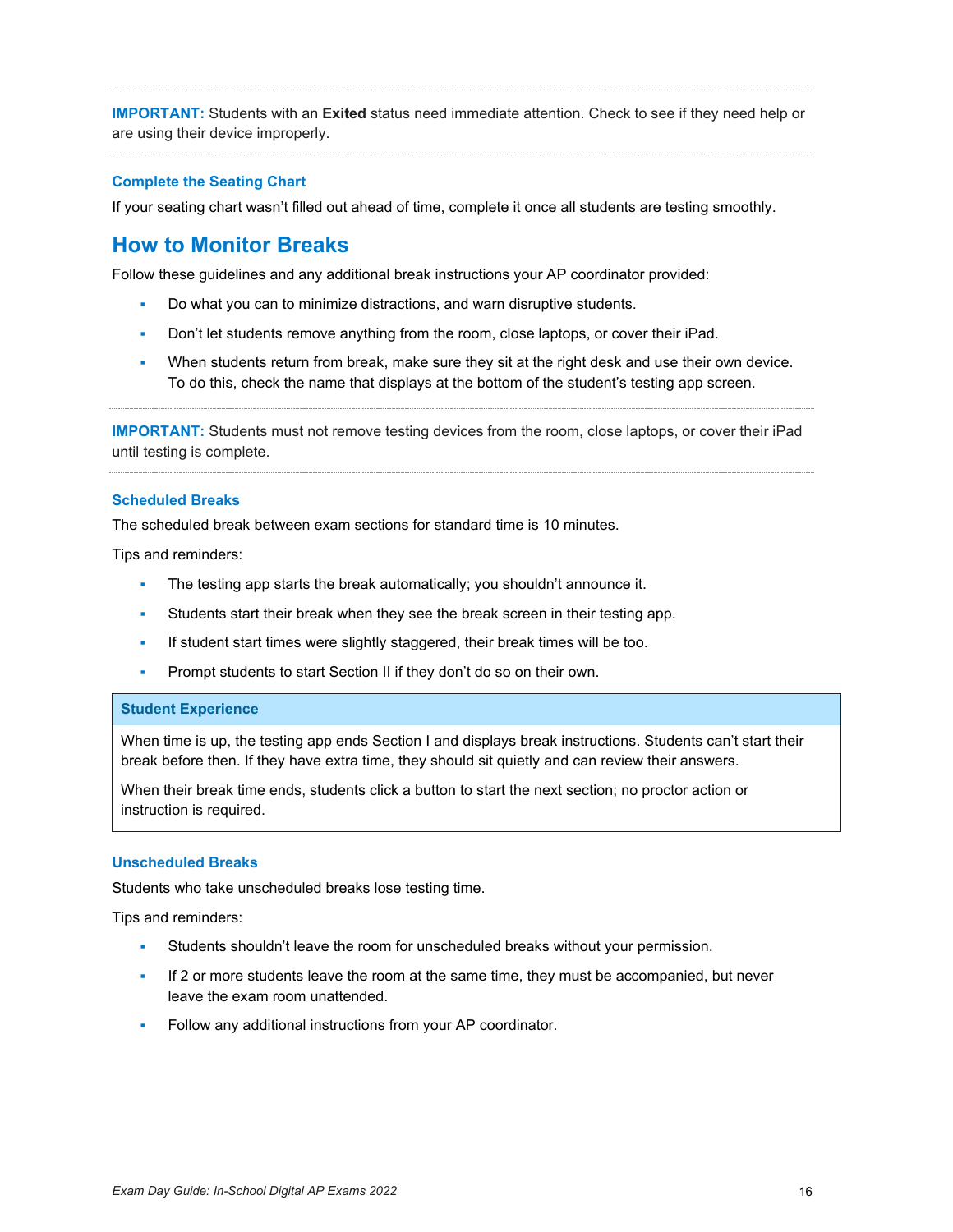#### **Break Accommodations**

If you're proctoring students who are approved to take extra breaks, extended breaks, or breaks as needed, refer to **[Student Accommodations](#page-28-0)** on page 29 for more information.

#### **Student Experience**

Students approved for an accommodation to take breaks as needed can select **Pause** to stop their clock and take unscheduled breaks. Only students with this accommodation have this option.

### <span id="page-16-0"></span>**Help**

### **Accommodations**

If you need to confirm a student's accommodations, click their name in Test Day Toolkit to view their profile. Learn more about different accommodations in **[Student Accommodations](#page-28-0)** on page 29.

#### **Access to Electricity**

Student devices should be fully charged, but if students need access to power, do what you can to accommodate them without disturbing others.

Use your best judgment when providing power access and treat all students fairly.

**IMPORTANT:** Students with extended time testing must plug in during testing.

The testing clock won't stop, so students should continue to test while their device charges.

The following options are allowed:

- You can assign the student to an open seat near an outlet.
- You can move power strips, extension cords, and laptop carts.
- Students can use their own external power supplies (power banks) without permission. They should be stored under their desk when not in use.

The following options are not allowed:

- You can't move some students so that others can charge their device.
- Furniture can't be moved.
- **Students may not replace their battery during testing.**

#### **Handle and Report Incidents**

Ask your AP coordinator before exam day which incidents they need to know about right away.

See **[Responding to Problems and Reporting Incidents](#page-19-0)** on page 20 to find out how to handle and report issues.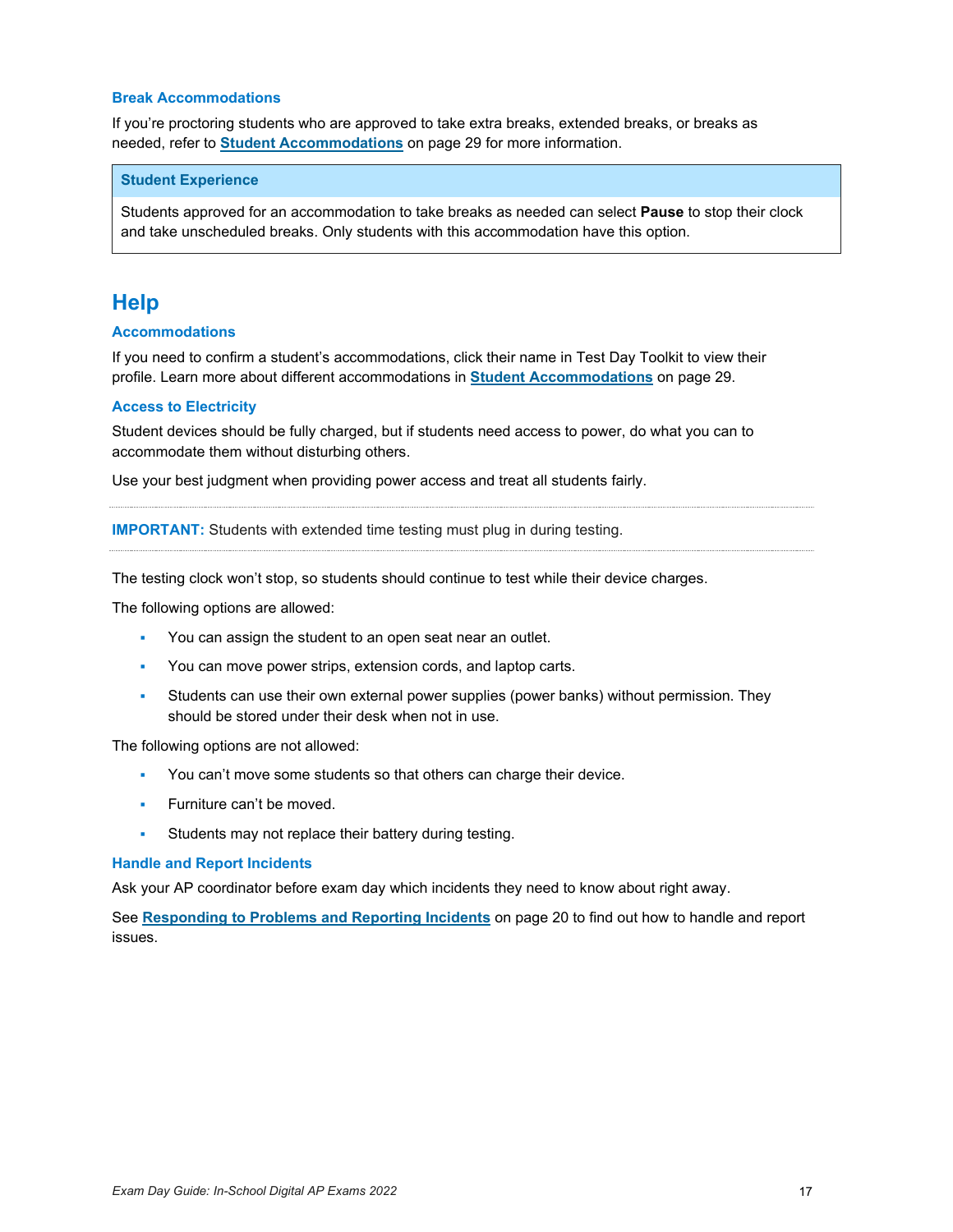# <span id="page-17-0"></span>**Dismissal**

### **For Proctors**

Unless some students are more than a few minutes behind the others, wait until time is up for all students before starting dismissal.

### **Key Takeaways**

- Answers are submitted automatically, and the student's testing status in Test Day Toolkit will change to **Submitted**.
- Students approved for extended time testing are required to stay for their entire testing time.

### **Student Experience**

If a student's device is connected to the internet, their answers are submitted automatically when time runs out. They'll see a confirmation message.

### **How to Dismiss Students**

- 1. Start dismissal procedures when testing is over.
	- Reload the Test Day Toolkit dashboard.
	- Check to see if all students have a **Submitted** or **Test Ended** status.
	- Don't delay dismissal if most students are finished and others are more than a few minutes behind.
- 2. Collect all scratch paper.
	- Each sheet should be complete, with no ripped or removed parts. Make sure the student's full name is written on each sheet, even if it's unused.
	- If a student doesn't return all their scratch paper, follow the instructions for reporting violations in **[Responding to Problems and Reporting Incidents](#page-19-0)** on page 20.

**IMPORTANT:** Return all scratch paper to your AP coordinator.

- 3. Dismiss students with a **Submitted** status.
- 4. Ask students with a **Test Ended** status to check their connection and try submitting again.

### **Student Experience**

If a student doesn't have an internet connection when time runs out, they'll see instructions to sign in to the testing app when they're back online. There will be a **Submit Answers** button on their homepage.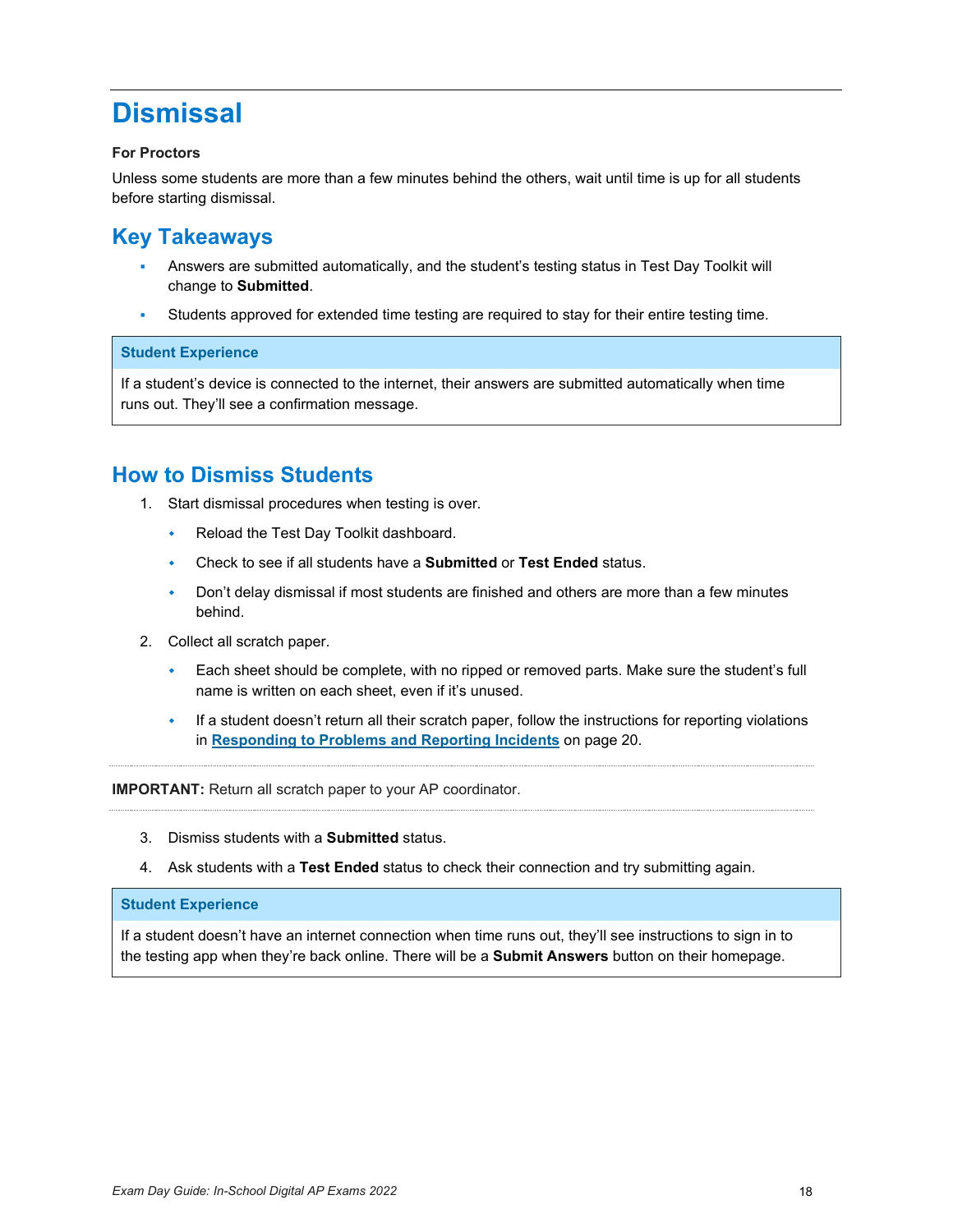- 5. If that doesn't work, tell them to try later when they have a connection.
	- Students have 5 days to submit their answers.
	- Let students who tested on a shared device keep the device until they can submit their answers.
	- If that's not possible, set the device aside and contact your AP coordinator immediately so they can take steps to prevent loss of data.

**IMPORTANT:** Students need to submit their answers using the same device they tested on.

- 6. Check the room for student belongings and gather your supplies.
	- Return everything to your AP coordinator, including your seating chart and all scratch paper, even if it's unused.

### **Help**

### **Early Departures**

If you dismiss a student early, or if a student leaves early, follow the instructions in **[Responding to](#page-19-0)  [Problems and Reporting Incidents](#page-19-0)** on page 20.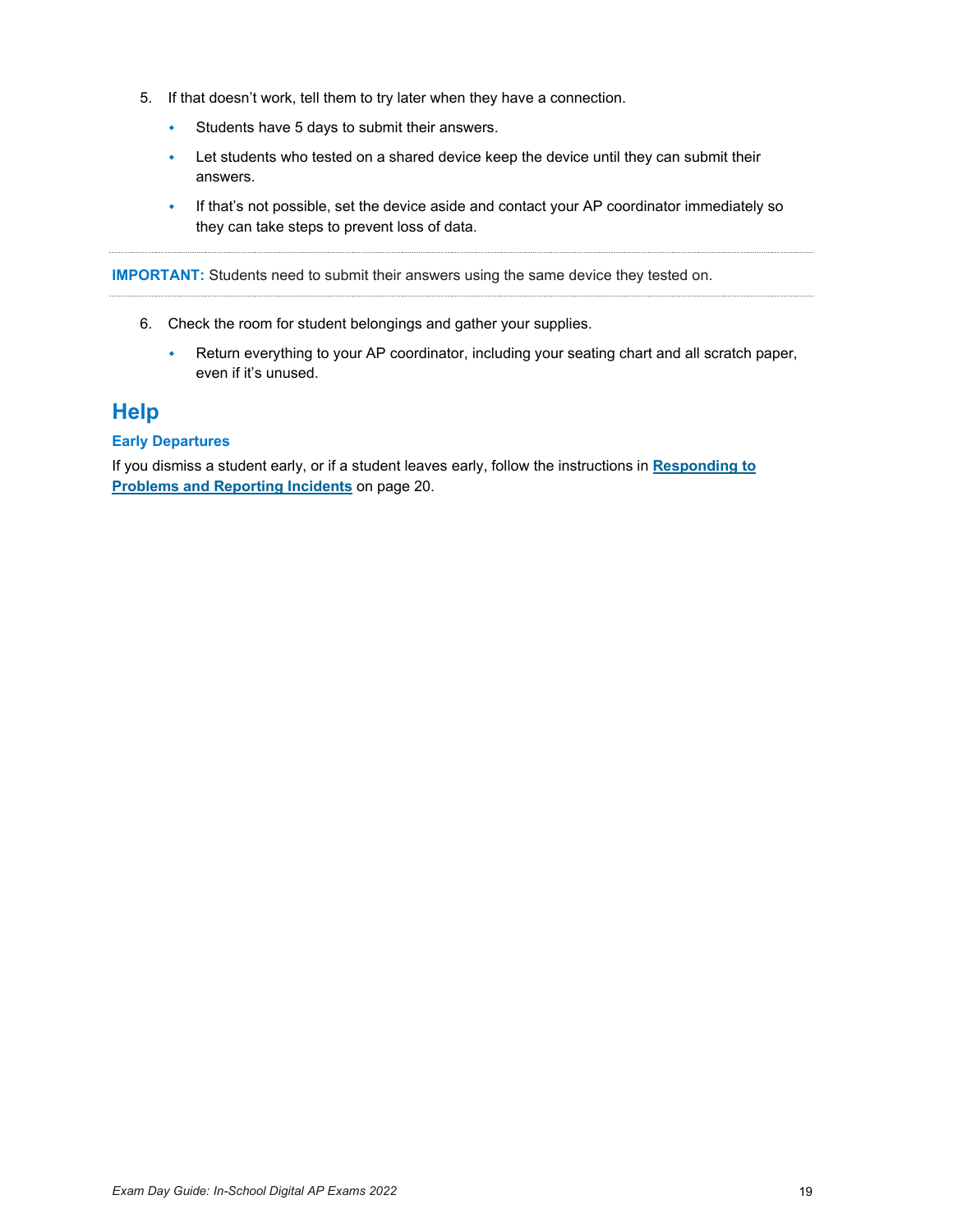# <span id="page-19-0"></span>**Responding to Problems and Reporting Incidents**

If a technology-related issue occurs, the proctor can first try the troubleshooting tips listed below to see if they resolve the issue, or request assistance from the technology coordinator. If a school requires additional assistance, they can call AP Services for Educators (877-274-6474) and select the appropriate option.

AP coordinators should also call as soon as possible if they need to cancel their school's digital exam administration.

If non-security and technical issues can be resolved promptly, they generally don't need to be reported. All exam security issues must be reported. Follow the instructions in the incident table in this section for details about the procedure in the exam room and the reporting process (if necessary) for common types of incidents that could occur.

### **Technical Problems**

**Troubleshooting individual issues:** Try the following fixes in order:

- 1. Follow the instructions in the error message.
- 2. If the student can't start the exam, reenter the start code.
- 3. Make sure the student is listed on your **Attendance** page in Test Day Toolkit. Remember to reload the page for the latest data.
- 4. If a student doesn't see the screen where they enter the start code, make sure they completed app check-in.
- 5. Close applications running in the background.
- 6. Exit the testing app and sign in again.
- 7. Restart their device.

Ask the technology coordinator for help in the following cases:

- None of the troubleshooting steps resolved the issue.
- Assisting the student takes too much of your time and attention.

Make sure students don't close their laptop or cover their iPad.

**Troubleshooting group issues:** If none of your students can start the exam, make sure you read the correct start code and wrote it on the board accurately. If that's not the issue, ask the room monitor (if you have one) to find out if there's an outage or send the technology coordinator to your room.

### **Administration Incidents**

The table below has details about the procedures to follow in the exam room if an administration incident occurs and whether an Incident Report (IR) form needs to be submitted by the AP coordinator.

**IMPORTANT:** For the digital AP English Literature and Composition and AP World History: Modern Exams, AP coordinators must use the online IR form through AP Registration and Ordering. The paper IR form **must not** be used for digital exams.

To access the online IR form through AP Registration and Ordering, the AP coordinator goes to the **Students** page and clicks the link **Incident Report Submission**, which is above the student roster. Complete and submit a form per incident per exam.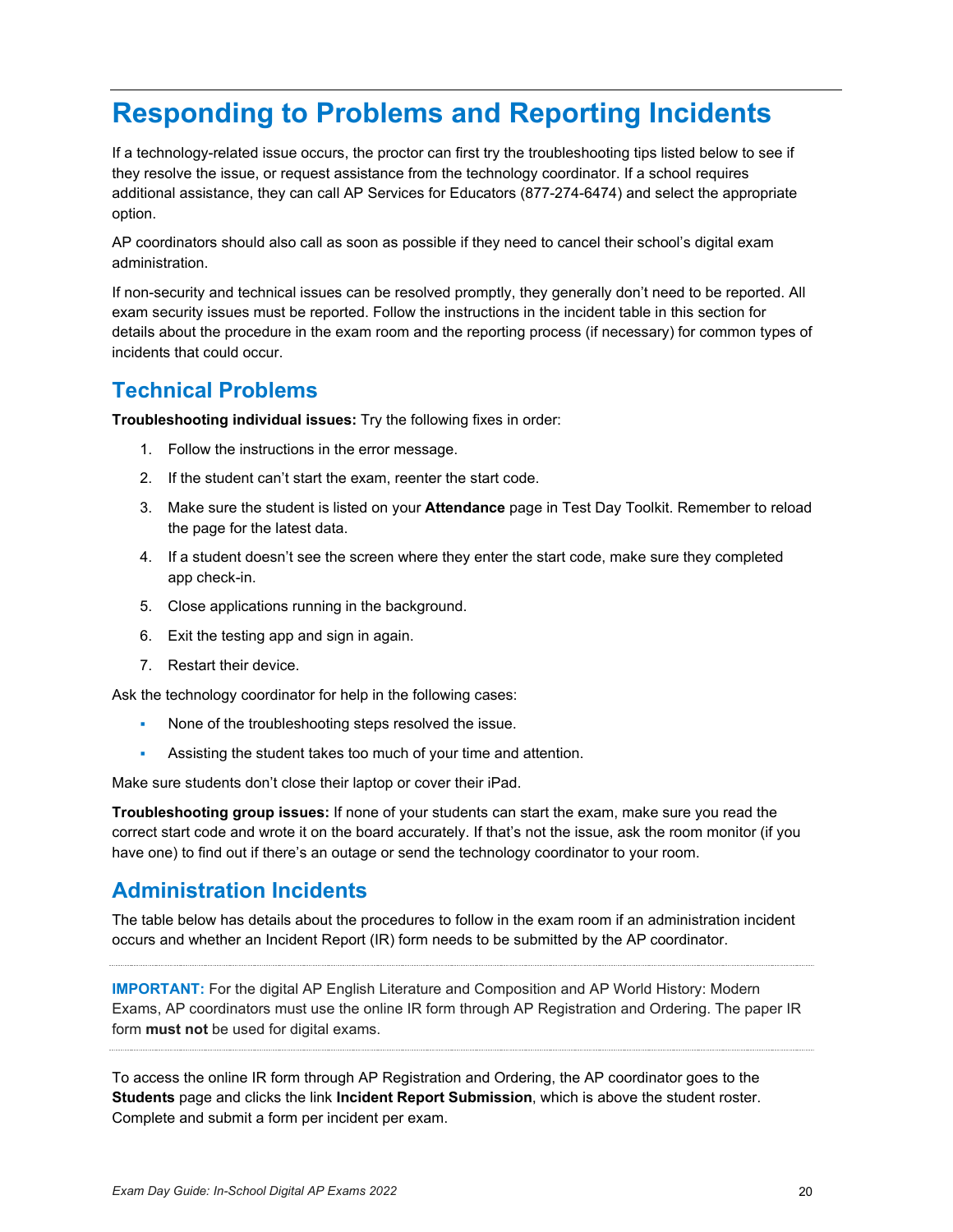### Note:

- The IR form can't be saved in progress, so AP coordinators will need to be prepared to complete and submit an IR form at one time. They should have all information needed to complete the IR form before beginning the process of filling it out in AP Registration and Ordering.
- For digital exams, use this information in the Exam Form portion of the IR form:
	- Form: **F**
	- Form Code: **digital**
- **Deadline:** IR forms for digital exams should be submitted through AP Registration and Ordering within 48 hours of the exam.

### **Ending an Exam Due to an Incident**

Students should stay until their testing time is up. However, if a student's exam needs to be ended before testing time is complete—either because of something like illness during the exam or because they need to be dismissed due to a security violation--, follow the instructions below. Refer to the Administration Incidents table in this section to see which incidents require an exam to be ended using these steps.

- 1. Make sure the student exits the testing app by clicking the **Exit** button under the **More** menu.
- 2. In Test Day Toolkit, find the student's name on your student list or search for the student on the **All Students** page.
- 3. Click their name.
- 4. Click **Undo Check-In**.
- 5. Collect the student's scratch paper.

### **Administration Incidents Table**

**The AP coordinator must complete and submit an Incident Report through AP Registration and Ordering for the following non-security and security-related incidents.** 

### **NON-SECURITY INCIDENTS: COMPLETE AN IR FORM**

| <b>Incident</b>                    | <b>Procedure on Exam Day</b>                                                                                                                                                                                                                                                                                                  | How to fill out the<br><b>IR/Other Action</b>                                                                                                                                                                                                                                                                                                                                            |
|------------------------------------|-------------------------------------------------------------------------------------------------------------------------------------------------------------------------------------------------------------------------------------------------------------------------------------------------------------------------------|------------------------------------------------------------------------------------------------------------------------------------------------------------------------------------------------------------------------------------------------------------------------------------------------------------------------------------------------------------------------------------------|
| Disturbance,<br>uninterrupted exam | If possible, reduce or eliminate the source of the<br>disturbance (loud noise, excessive heat/cold, etc.).<br>Note that the exam timer will keep running.<br>Tell students that an appropriate message such as<br>"School reports distraction during the<br>administration of the exam" may appear on their<br>score reports. | On the IR, select <b>Disturbance</b> .<br>Note the length of time (in<br>minutes) of the disturbance.<br>Report the nature of the<br>disturbance and the section<br>affected. Report only severe<br>disturbances, unless there are<br>many student complaints.<br>Retain the seating chart; the AP<br>Program will advise if it needs to<br>be submitted as part of an<br>investigation. |
| Interruption                       | Provide clear instructions for the safety of the<br>students if a fire drill, power failure, etc. occurs.<br>Note the time. Have students leave their devices<br>open on their desks.                                                                                                                                         | On the IR, select Interruption.<br>Note the length of the<br>interruption. Report the source,<br>impact of the interruption, and<br>the corrective action taken.                                                                                                                                                                                                                         |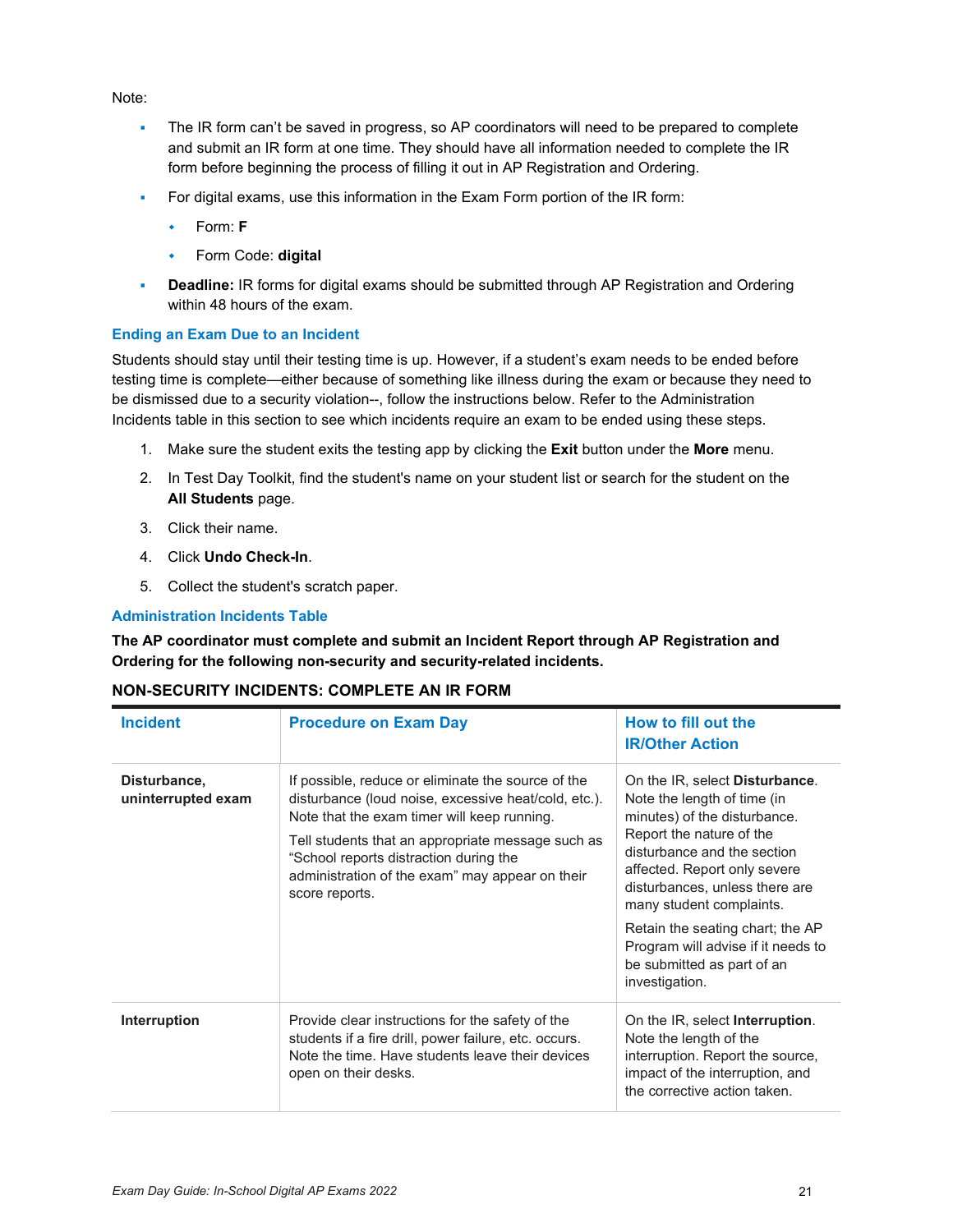| <b>Incident</b>                                                | <b>Procedure on Exam Day</b>                                                                                                                                                                                                                                                                                                                                                                                                                                                                                                                                                                                  | How to fill out the<br><b>IR/Other Action</b>                                                                                     |
|----------------------------------------------------------------|---------------------------------------------------------------------------------------------------------------------------------------------------------------------------------------------------------------------------------------------------------------------------------------------------------------------------------------------------------------------------------------------------------------------------------------------------------------------------------------------------------------------------------------------------------------------------------------------------------------|-----------------------------------------------------------------------------------------------------------------------------------|
|                                                                | Direct students not to talk and not to access<br>prohibited items. Monitor them at all times if they<br>must leave the exam room.                                                                                                                                                                                                                                                                                                                                                                                                                                                                             | Retain the seating chart; the AP<br>Program will advise if it needs to<br>be submitted as part of an                              |
|                                                                | Proper monitoring during an interruption requires<br>that students are never left unattended and are<br>closely monitored at all times to prevent discussion<br>of test questions, access to unauthorized aids, and<br>use of mobile phones and other prohibited<br>electronic devices. Failure to adhere to this policy<br>may result in cancellation of scores.                                                                                                                                                                                                                                             | investigation.                                                                                                                    |
|                                                                | Note that the exam timer will keep running. If the<br>interruption is minimal, you can have students<br>continue to test. Depending on the length of the<br>interruption, if it is impractical to continue testing,<br>stop testing following the instructions for "Ending<br>an Exam Due to an Incident" on page 21. Report<br>the interruption.                                                                                                                                                                                                                                                             |                                                                                                                                   |
| <b>Illness during the</b><br>exam, student unable<br>to return | If a student becomes ill during testing and<br>needs to leave, end the student's exam<br>following the instructions for "Ending an<br>Exam Due to an Incident" on page 21.                                                                                                                                                                                                                                                                                                                                                                                                                                    | On the IR, select <b>Illness</b> . Note<br>the student's name and AP ID in<br>the space provided.                                 |
|                                                                | Advise the student they can talk with the AP<br>coordinator about a late-testing option.                                                                                                                                                                                                                                                                                                                                                                                                                                                                                                                      |                                                                                                                                   |
|                                                                | Advise the student that if they want their exam to<br>be scored (for instance, if they were able to finish<br>most of the exam), they need to contact the AP<br>coordinator as soon as possible (and within 5<br>calendar days of the exam). The AP coordinator<br>will need to check the student back in to the exam<br>through Test Day Toolkit so that the student can<br>sign in to the testing application on their testing<br>device and submit their exam responses. If the<br>student submits, their exam responses will be<br>scored. If they don't submit, their exam responses<br>won't be scored. |                                                                                                                                   |
| <b>Approved</b><br>accommodations not<br>given                 | When this is discovered, advise the student they<br>didn't receive accommodations for which they were<br>approved.                                                                                                                                                                                                                                                                                                                                                                                                                                                                                            | On the IR, select Other. Note<br>the student's name and AP ID in<br>the space provided. Also note<br>the accommodations given and |
|                                                                | Offer the student the option to continue testing<br>without the approved accommodations or to stop<br>testing.                                                                                                                                                                                                                                                                                                                                                                                                                                                                                                | actions taken.<br>After calling the College Board                                                                                 |
|                                                                | If the student chooses to stop testing, end the<br>student's exam following the instructions for<br>"Ending an Exam Due to an Incident" on page 21.<br>Dismiss the student.                                                                                                                                                                                                                                                                                                                                                                                                                                   | SSD office, note the case<br>number on the IR.                                                                                    |
|                                                                | Confirm the student is approved in SSD Online for<br>the appropriate accommodation. If not, contact the<br>College Board SSD Office (844-255-7728) for                                                                                                                                                                                                                                                                                                                                                                                                                                                        |                                                                                                                                   |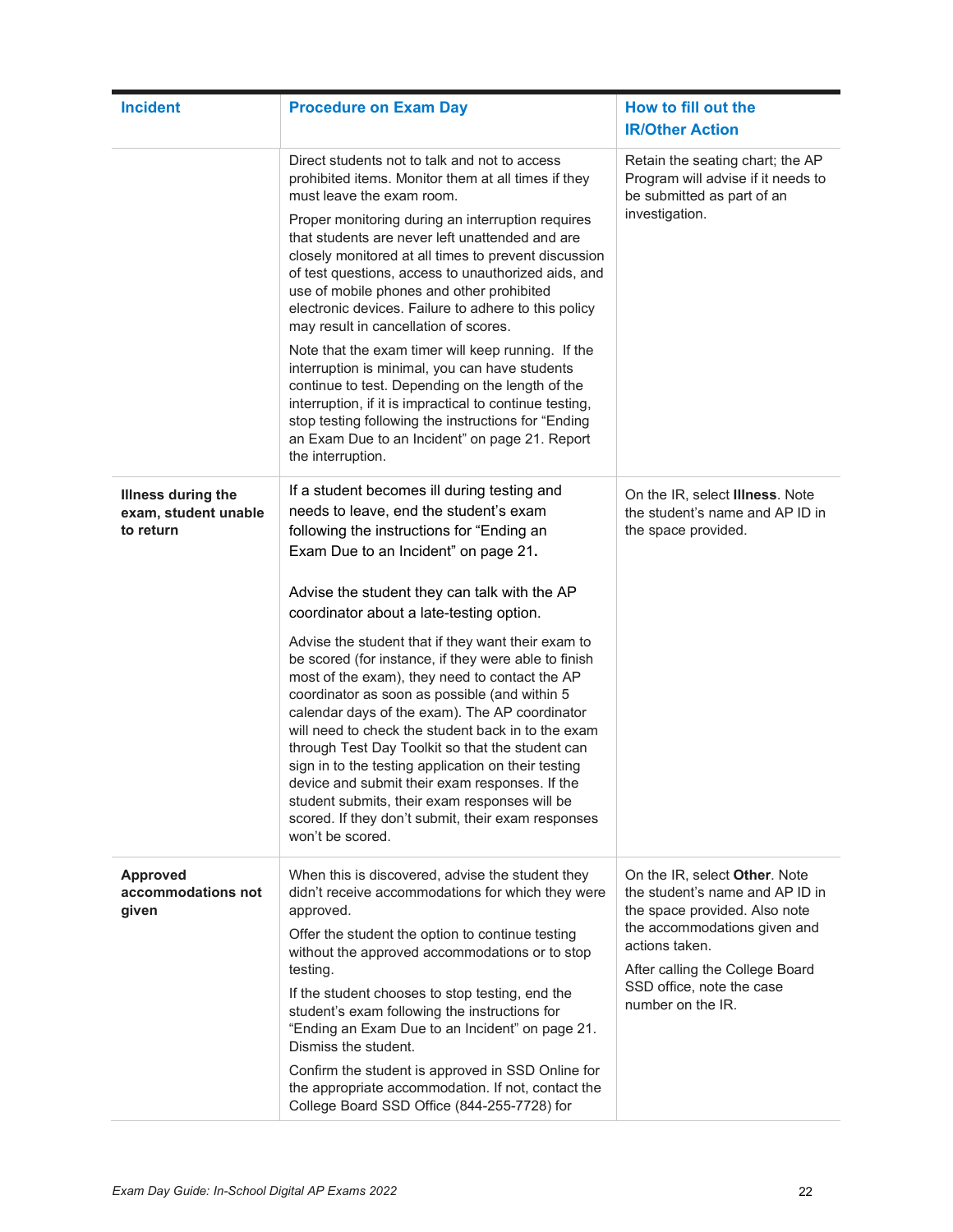| <b>Incident</b>                                                | <b>Procedure on Exam Day</b>                                                                                                                                                                                                                                                                                                                                                                                                                                                                                                                                                                                                                                                                                                                                                                                                                                                                                                                                                     | How to fill out the<br><b>IR/Other Action</b>                                                                                                                                                                                                                                                                                                                                                                                                                                            |
|----------------------------------------------------------------|----------------------------------------------------------------------------------------------------------------------------------------------------------------------------------------------------------------------------------------------------------------------------------------------------------------------------------------------------------------------------------------------------------------------------------------------------------------------------------------------------------------------------------------------------------------------------------------------------------------------------------------------------------------------------------------------------------------------------------------------------------------------------------------------------------------------------------------------------------------------------------------------------------------------------------------------------------------------------------|------------------------------------------------------------------------------------------------------------------------------------------------------------------------------------------------------------------------------------------------------------------------------------------------------------------------------------------------------------------------------------------------------------------------------------------------------------------------------------------|
|                                                                | further instruction about retest options. Complete<br>an Incident Report form as instructed by College<br>Board SSD.                                                                                                                                                                                                                                                                                                                                                                                                                                                                                                                                                                                                                                                                                                                                                                                                                                                             |                                                                                                                                                                                                                                                                                                                                                                                                                                                                                          |
| <b>Accommodations</b><br>given that were not<br>approved       | Stop testing when this is discovered. End the<br>student's exam following the instructions for<br>"Ending an Exam Due to an Incident" on page 21.<br>Advise the student they received accommodations<br>that weren't approved. Dismiss the student.<br>Contact the College Board SSD office immediately<br>for instructions (844-255-7728).                                                                                                                                                                                                                                                                                                                                                                                                                                                                                                                                                                                                                                      | On the IR, select <b>Other</b> . On the<br>IR, note the student's name and<br>AP ID in the space provided.<br>Also note the accommodations<br>given and actions taken.<br>After calling the College Board<br>SSD office, note the case<br>number on the IR.                                                                                                                                                                                                                              |
| Unscheduled or early<br>departure                              | If a student needs to leave the exam before<br>completion (not due to a security issue), end the<br>student's exam following the instructions for<br>"Ending an Exam Due to an Incident" on page 21.<br>Advise the student that if they want their exam to<br>be scored (for instance, if they were able to finish<br>most of the exam), they need to contact the AP<br>coordinator as soon as possible (and within 5<br>calendar days of the exam). The AP coordinator<br>will need to check the student back in to the exam<br>through Test Day Toolkit so that the student can<br>sign in to the testing application on their testing<br>device and submit their exam responses. If the<br>student submits, their exam responses will be<br>scored.<br>If they don't submit, their exam responses won't be<br>scored. Advise the student they can talk with the<br>AP coordinator about a late-testing option.                                                                | On the IR, select Other. Note<br>the student's name and AP ID in<br>the space provided. Explain the<br>event and indicate time away<br>from the exam room.                                                                                                                                                                                                                                                                                                                               |
| <b>Equipment</b><br><b>Problems/Technology</b><br><b>Issue</b> | For any technical issues that may arise:<br>" Before the exam has started: First try to<br>resolve them following the troubleshooting tips<br>on page 20 and/or getting assistance from<br>your school's technology coordinator, who can<br>follow steps in the AP Technology Coordinator<br>Guide. Exams must begin between 8 a.m. - 9<br>a.m. local time. If you can resolve the issue<br>and begin the exam before 9 a.m. local time,<br>no IR report is needed. If you're unable to<br>resolve the issue after following the<br>troubleshooting tips or working with the<br>technology coordinator or you're still trying to<br>resolve the issue by 9 a.m. local time, call AP<br>Services for Educators for guidance (877-274-<br>6474) and select the appropriate option.<br><b>During the exam:</b> Try to resolve them<br>following the troubleshooting tips on page 20<br>and/or getting assistance from your school's<br>technology coordinator, who can follow steps | If the issue could not be resolved<br>and the student wasn't able to<br>test: On the IR, select<br><b>Equipment Problems. At the</b><br>start of the Incident Detail<br>section, specify when the issue<br>occurred-Before Exam, During<br>Exam, or After Exam (Answer<br>Submission). List the information<br>and AP ID(s) for the student(s)<br>impacted. Provide details if<br>applicable about the device type,<br>operating system, and attempted<br>steps to remedy the situation. |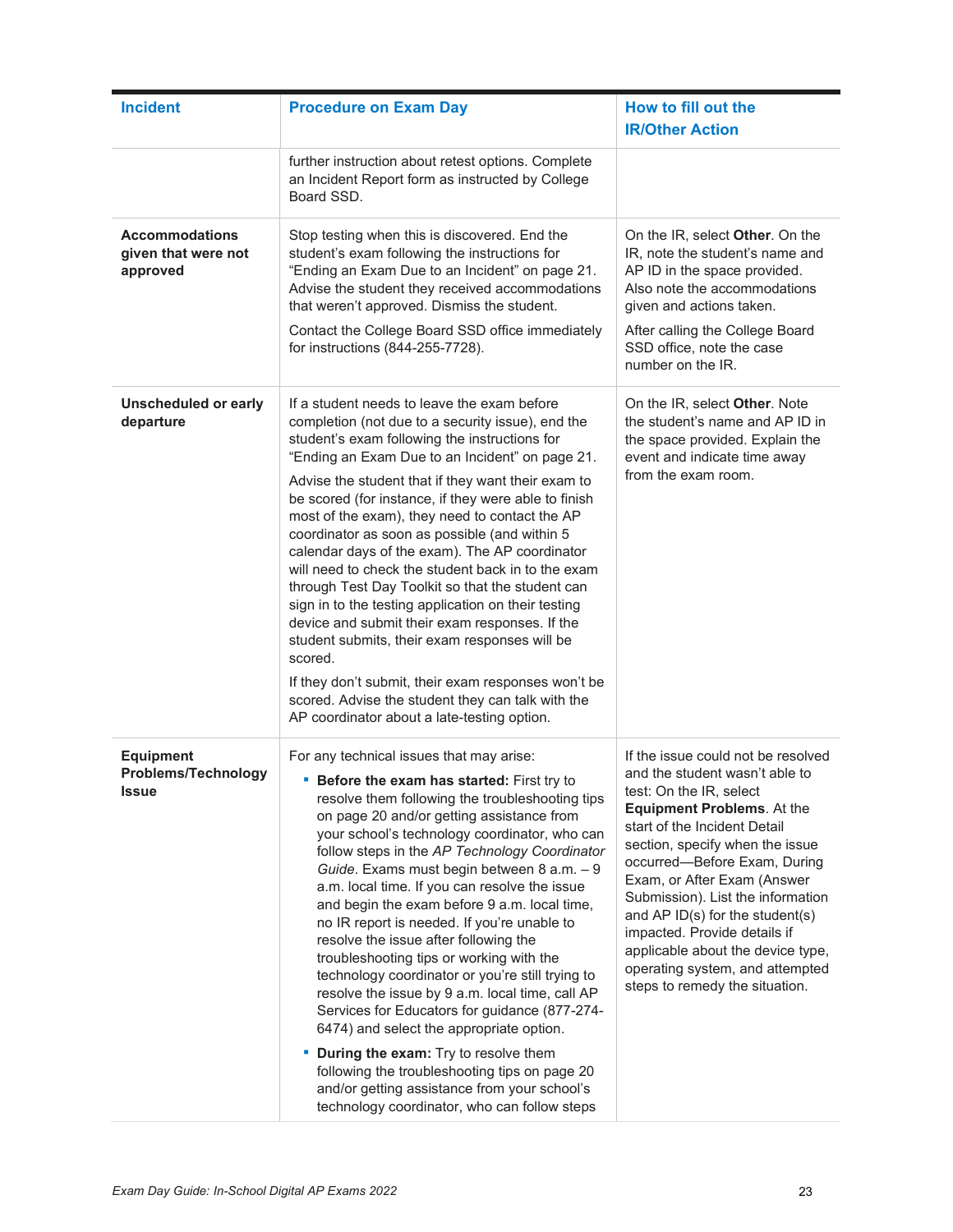| <b>Incident</b> | <b>Procedure on Exam Day</b>                                                                                                                                                                                               | How to fill out the<br><b>IR/Other Action</b> |
|-----------------|----------------------------------------------------------------------------------------------------------------------------------------------------------------------------------------------------------------------------|-----------------------------------------------|
|                 | in the AP Technology Coordinator Guide. If<br>attempts to resolve the issue aren't<br>successful, complete an Incident Report and<br>advise the student that the AP coordinator can<br>order a late-testing exam for them. |                                               |

### **SECURITY INCIDENTS (PROHIBITED DEVICES AND MATERIALS): COMPLETE AN IR FORM**

| <b>Incident</b>                                                                                                             | <b>Procedure on Exam Day</b>                                                                                                                                                                                                                                                                                                                                                                                                                                                                                                                                                                               | How to fill out the<br><b>IR/Other Action</b>                                                                                                                                                                                                                                                                                                                                                                             |
|-----------------------------------------------------------------------------------------------------------------------------|------------------------------------------------------------------------------------------------------------------------------------------------------------------------------------------------------------------------------------------------------------------------------------------------------------------------------------------------------------------------------------------------------------------------------------------------------------------------------------------------------------------------------------------------------------------------------------------------------------|---------------------------------------------------------------------------------------------------------------------------------------------------------------------------------------------------------------------------------------------------------------------------------------------------------------------------------------------------------------------------------------------------------------------------|
| Observed with<br>electronic equipment<br>during testing (other<br>than the device used<br>for testing) or during a<br>break | Confiscate the device. End the student's exam<br>following the instructions for "Ending an Exam Due<br>to an Incident" on page 21. The student should be<br>dismissed from testing.<br>Review the device for calls, text messages, and<br>pictures to determine if there has been a breach in<br>exam security. If anything suspicious is detected,<br>immediately contact the Office of Testing<br>Integrity (833-435-7684 or 609-406-5430).<br>If you suspect there has been a breach in exam<br>security (exam content has been captured, stored,<br>or disclosed in any way), sequester the student in | On the IR, select <b>Misconduct</b><br>and Student Dismissed. Note<br>the student's name and AP ID in<br>the space provided and describe<br>all events in detail.                                                                                                                                                                                                                                                         |
|                                                                                                                             | a monitored room and immediately contact the<br>Office of Testing Integrity (OTI) for further<br>instructions.                                                                                                                                                                                                                                                                                                                                                                                                                                                                                             |                                                                                                                                                                                                                                                                                                                                                                                                                           |
| <b>Prohibited aid</b>                                                                                                       | Advise the student that failure to adhere to the<br>testing procedures after receiving a warning may<br>result in cancellation of scores and that you are<br>required to report the incident to College Board via<br>an Incident Report.                                                                                                                                                                                                                                                                                                                                                                   | On the IR, select Misconduct.<br>Note the student's name and AP<br>ID in the space provided and<br>describe the prohibited aid in<br>detail.<br>If the prohibited aid consists of<br>notes, scratch paper, or both,<br>retrieve them from the student,<br>identify them with the student's<br>name and AP ID, and securely<br>store them at your school until<br>contacted by the AP Program<br>with further instruction. |

### **SECURITY INCIDENTS (STUDENT BEHAVIOR): COMPLETE AN IR FORM**

| <b>Incident</b>     | <b>Procedure on Exam Day</b>                                                                                                                                                                                  | How to fill out the<br><b>IR/Other Action</b>                                                                                             |
|---------------------|---------------------------------------------------------------------------------------------------------------------------------------------------------------------------------------------------------------|-------------------------------------------------------------------------------------------------------------------------------------------|
| Disruptive behavior | You have the authority to dismiss a student for<br>misconduct. If a student's behavior during the<br>exam disturbs others (e.g., the student exhibits<br>rude, belligerent, or disruptive behavior), warn the | On the IR, select <b>Misconduct</b><br>and, if applicable, Student<br><b>Dismissed.</b> Note the student's<br>name and AP ID in the space |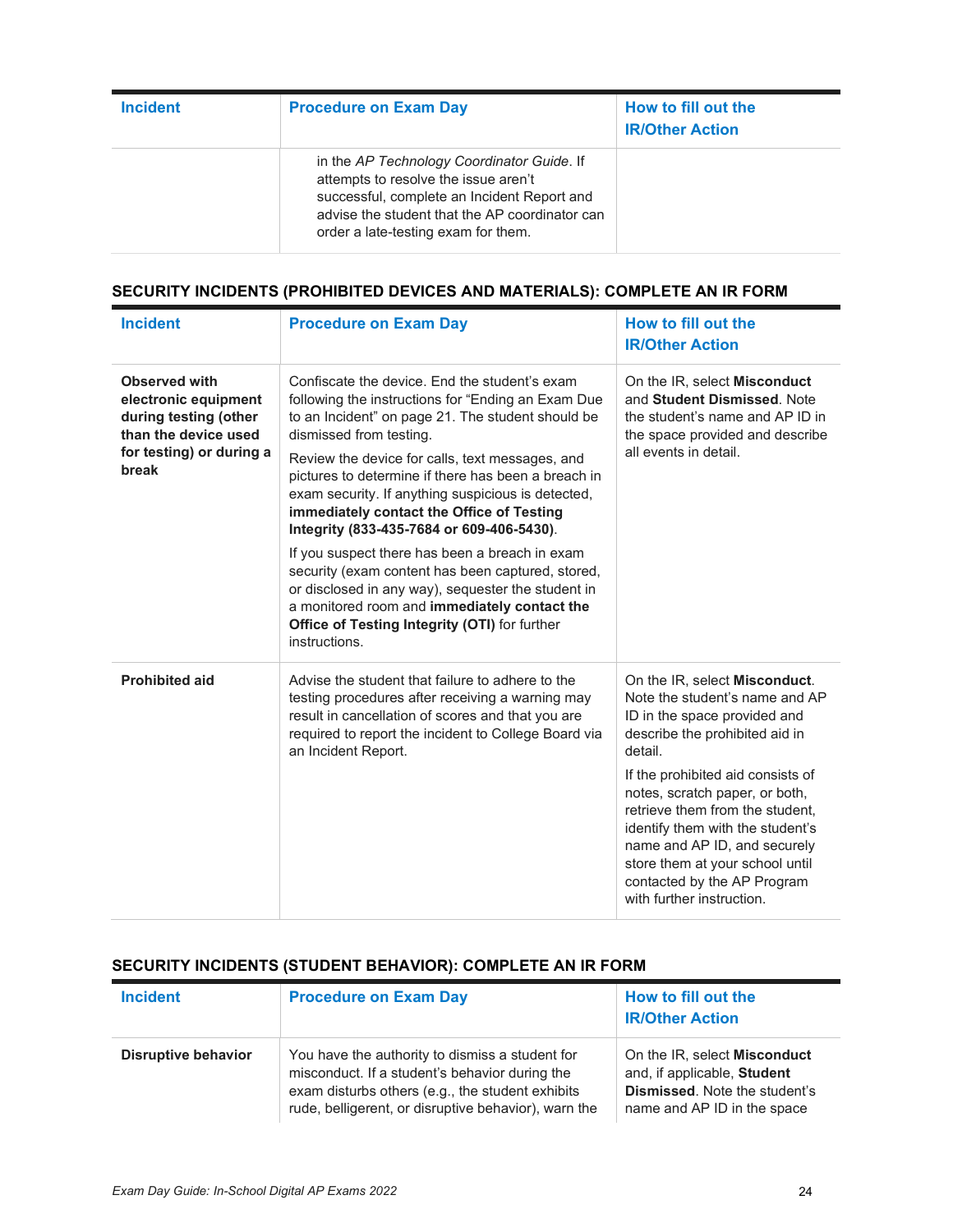| <b>Incident</b>                                                                          | <b>Procedure on Exam Day</b>                                                                                                                                                                                                                                                                                                                                                                                                                                                                                                                                                                                                                                                                                                                                                    | How to fill out the<br><b>IR/Other Action</b>                                                                                                                                                                                                                                                                                                                                                                                                                                |
|------------------------------------------------------------------------------------------|---------------------------------------------------------------------------------------------------------------------------------------------------------------------------------------------------------------------------------------------------------------------------------------------------------------------------------------------------------------------------------------------------------------------------------------------------------------------------------------------------------------------------------------------------------------------------------------------------------------------------------------------------------------------------------------------------------------------------------------------------------------------------------|------------------------------------------------------------------------------------------------------------------------------------------------------------------------------------------------------------------------------------------------------------------------------------------------------------------------------------------------------------------------------------------------------------------------------------------------------------------------------|
|                                                                                          | student that they will be dismissed if the disruptive<br>behavior persists. Isolate the offender, if<br>necessary, in a minimally disturbing way. You may<br>dismiss anyone who continues to be disruptive.<br>Take steps to ensure dismissed students aren't<br>provided the opportunity to transmit information<br>about the exam to other students. Inform the<br>student that a report will be sent to the AP<br>Program.<br>If you need to dismiss a student, follow the                                                                                                                                                                                                                                                                                                   | provided and also describe all<br>events in detail, even if you do<br>not dismiss the student. If other<br>students complained about the<br>disturbance, document their<br>names and complaints. Explain<br>the situation, length of<br>disturbance, and affected<br>$section(s)$ .<br>Retain the seating chart; the AP                                                                                                                                                      |
|                                                                                          | instructions for "Ending an Exam Due to an<br>Incident" on page 21.<br>In certain cases, you may be reluctant to dismiss a<br>student for fear of embarrassment, disturbance to<br>other examinees, or physical reprisal. You should<br>dismiss when warranted, but use your own<br>judgment in handling each situation.                                                                                                                                                                                                                                                                                                                                                                                                                                                        | Program will advise if it needs to<br>be submitted as part of an<br>investigation.                                                                                                                                                                                                                                                                                                                                                                                           |
| <b>Student leaving the</b><br>designated break area<br>or building without<br>permission | Dismiss the student from testing (if the student is<br>still present). Follow the instructions for "Ending an<br>Exam Due to an Incident" on page 21. Don't<br>readmit the student to the exam room.                                                                                                                                                                                                                                                                                                                                                                                                                                                                                                                                                                            | On the IR, select Misconduct<br>and Student Dismissed. Note<br>the student's name and AP ID in<br>the space provided and describe<br>all events in detail.                                                                                                                                                                                                                                                                                                                   |
| Copying                                                                                  | If students are using laptop computers or iPads,<br>change the seat of the involved student(s) and<br>note the change on the seating chart. If students<br>are working on desktop computers, closely monitor<br>them to see if the behavior continues. Take no<br>further action toward dismissal until you are sure<br>information has been shared. Have an assistant<br>witness any suspected misconduct.<br>If the situation persists after a warning from the<br>proctor or AP coordinator, dismiss the students<br>involved, explaining that they're being dismissed<br>because they've failed to follow testing regulations.<br>The exam(s) of the impacted student(s) must be<br>ended following the instructions for "Ending an<br>Exam Due to an Incident" on page 21. | On the IR, select Misconduct<br>and, if applicable, Student<br>Dismissed.<br>If individual, note the student's<br>name and AP ID in the space<br>provided and describe specific<br>circumstances, including the<br>exam section when the copying<br>was observed, and list the name<br>and AP ID of those suspected<br>(copier and person copied).<br>Retain the seating chart; the AP<br>Program will advise if it needs to<br>be submitted as part of an<br>investigation. |
| <b>Giving or receiving</b><br>assistance                                                 | If students are using laptop computers or iPads,<br>change the seat of the involved student(s) and<br>note the change on the seating chart. If students<br>are working on desktop computers, closely monitor<br>them to see if the behavior continues. Advise the<br>student(s) that failure to adhere to the testing<br>procedures after receiving a warning may result in<br>cancellation of scores and that you are required to<br>report the matter to the AP Program.                                                                                                                                                                                                                                                                                                      | On the IR, select Misconduct.<br>If individual, note the student's<br>name and AP ID in the space<br>provided on the IR and describe<br>specific circumstances, including<br>the exam section when the<br>assistance was observed, and<br>list the name and AP ID of those<br>involved.<br>Retain the seating chart; the AP<br>Program will advise if it needs to                                                                                                            |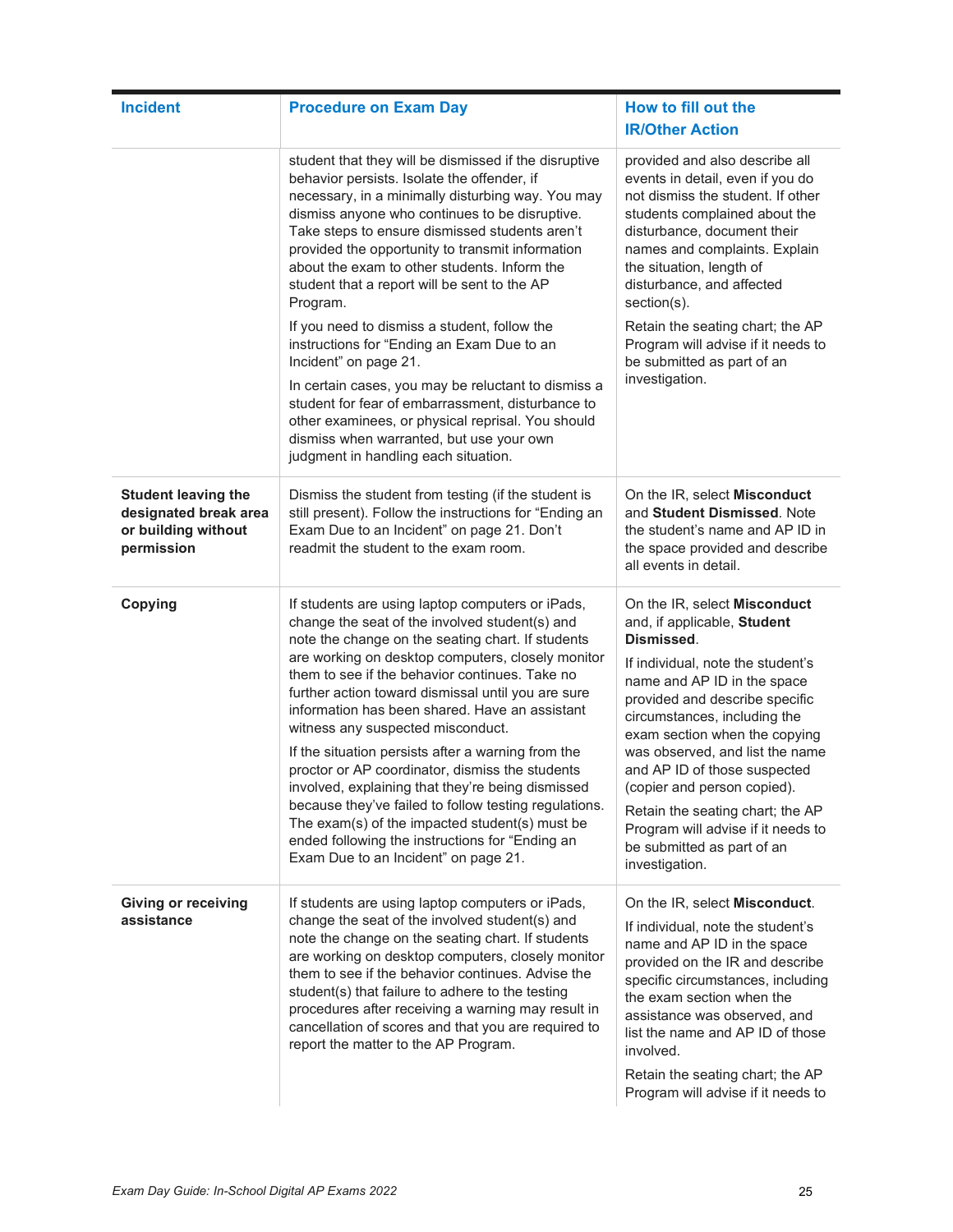| <b>Incident</b>                                                                                                   | <b>Procedure on Exam Day</b>                                                                                                                                                                                   | How to fill out the<br><b>IR/Other Action</b>                                                                                                                                                                                                                                                                                      |
|-------------------------------------------------------------------------------------------------------------------|----------------------------------------------------------------------------------------------------------------------------------------------------------------------------------------------------------------|------------------------------------------------------------------------------------------------------------------------------------------------------------------------------------------------------------------------------------------------------------------------------------------------------------------------------------|
|                                                                                                                   |                                                                                                                                                                                                                | be submitted as part of an<br>investigation.                                                                                                                                                                                                                                                                                       |
| <b>Student attempted to</b><br>gain an unfair<br>advantage by<br>navigating outside the<br>exam player            | End the student's exam following the instructions<br>for "Ending an Exam Due to an Incident" on page<br>21. Inform the student that an Incident Report will<br>be sent to the AP Program. Dismiss the student. | On the IR, select Misconduct<br>and Student Dismissed.<br>If individual, note the student's<br>name and AP ID in the space<br>provided on the IR and describe<br>specific circumstances, including<br>the exam section when the<br>incident was observed, and list<br>the name and AP ID of any other<br>students involved.        |
| <b>Suspected</b><br>impersonation or<br>shared login<br>information with<br>intent to gain an<br>unfair advantage | End the student's exam following the instructions<br>for "Ending an Exam Due to an Incident" on page<br>21. Inform the student that an Incident Report will<br>be sent to the AP Program. Dismiss the student. | On the IR, select <b>Misconduct</b><br>and Student Dismissed.<br>If individual, note the student's<br>name and AP ID in the space<br>provided on the IR and describe<br>specific circumstances, including<br>the exam section when the<br>incident was observed, and list<br>the name and AP ID of any other<br>students involved. |

### **SECURITY INCIDENTS (EXAM CONTENT): COMPLETE AN IR FORM**

| <b>Incident</b>                                                                    | <b>Procedure on Exam Day</b>                                                                                                                                                                                                                                                                                        | How to fill out the<br><b>IR/Other Action</b>                                                                                                                                                                                                                                                                                    |
|------------------------------------------------------------------------------------|---------------------------------------------------------------------------------------------------------------------------------------------------------------------------------------------------------------------------------------------------------------------------------------------------------------------|----------------------------------------------------------------------------------------------------------------------------------------------------------------------------------------------------------------------------------------------------------------------------------------------------------------------------------|
| <b>Student</b><br>removed/attempted to<br>remove testing device<br>during the exam | End the student's exam following the instructions<br>for "Ending an Exam Due to an Incident" on page<br>21. Inform the student that a report will be sent to<br>the AP Program. Dismiss the student.<br>If this is not discovered until after the student has<br>left, still submit an IR form to report the issue. | On the IR, select <b>Misconduct</b><br>and Student Dismissed. Note<br>the student's name and AP ID in<br>the space provided and describe<br>all events in detail.                                                                                                                                                                |
| <b>Student found with</b><br>answer key or cheat<br>sheet                          | Confiscate the material. End the student's exam<br>following the instructions for "Ending an Exam Due<br>to an Incident" on page 21. Inform the student that<br>an Incident Report will be sent to the AP Program.<br>Dismiss the student.                                                                          | On the IR, select <b>Misconduct</b><br>and Student Dismissed. Note<br>the student's name and AP ID in<br>the space provided and describe<br>all events in detail.<br>Collect and retain the answer<br>key or cheat sheet. The AP<br>Program will advise if the<br>materials need to be submitted<br>as part of an investigation. |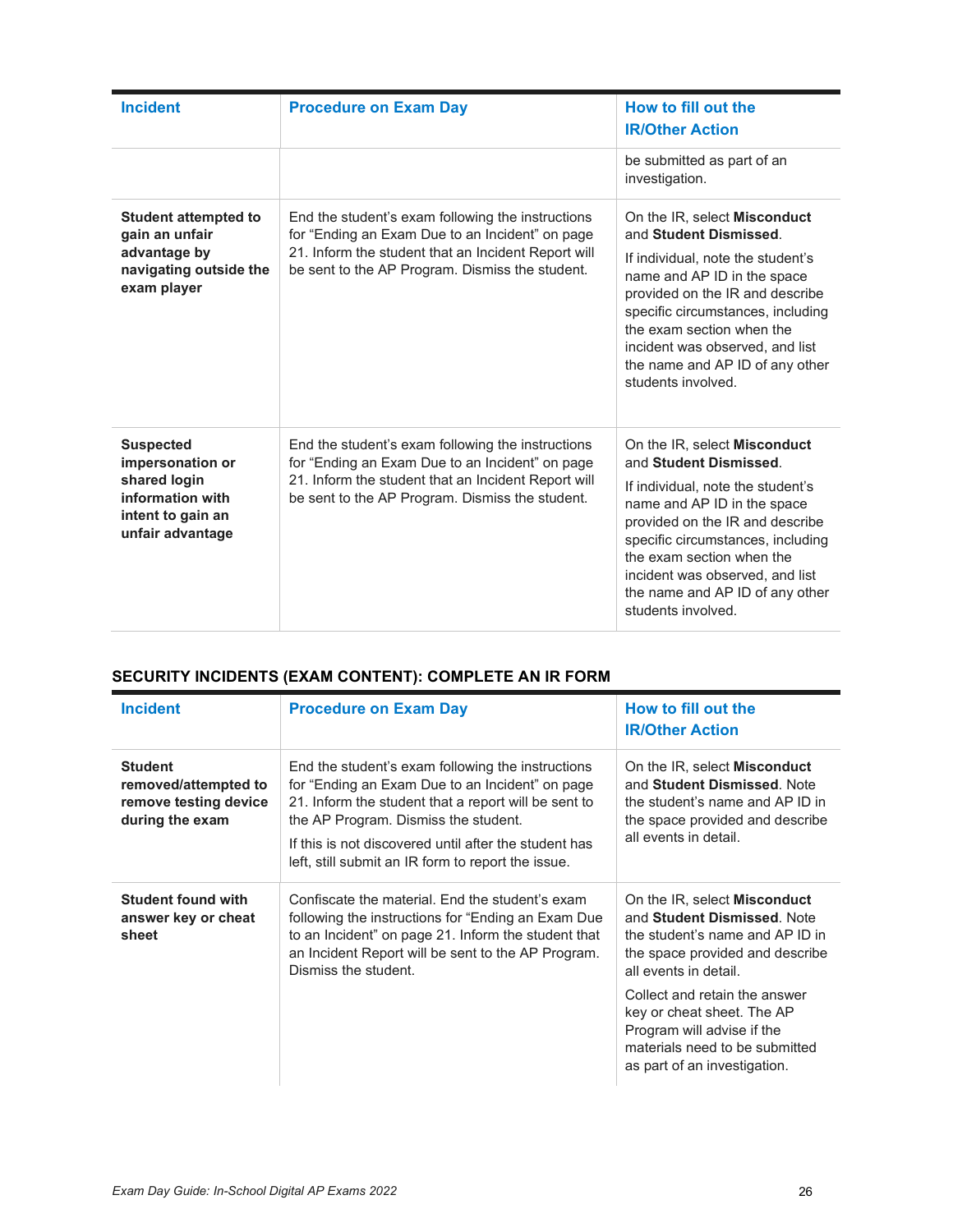| <b>Incident</b>                                                              | <b>Procedure on Exam Day</b>                                                                                                                                                                                                                                                                                                                                                                                                                                                                                                                                                                                                                                                                                                                                               | How to fill out the<br><b>IR/Other Action</b>                                                                                                                                                                                                                                                                                                                                                                        |
|------------------------------------------------------------------------------|----------------------------------------------------------------------------------------------------------------------------------------------------------------------------------------------------------------------------------------------------------------------------------------------------------------------------------------------------------------------------------------------------------------------------------------------------------------------------------------------------------------------------------------------------------------------------------------------------------------------------------------------------------------------------------------------------------------------------------------------------------------------------|----------------------------------------------------------------------------------------------------------------------------------------------------------------------------------------------------------------------------------------------------------------------------------------------------------------------------------------------------------------------------------------------------------------------|
| Student removed or<br>attempted to remove<br>scratch paper from<br>exam room | If the issue is discovered during testing, collect the<br>student's scratch paper. End the student's exam<br>following the instructions for "Ending an Exam Due<br>to an Incident" on page 21. Inform the student that<br>an Incident Report will be sent to the AP Program.<br>Dismiss the student.                                                                                                                                                                                                                                                                                                                                                                                                                                                                       | On the IR, select Misconduct<br>and, if applicable, Student<br><b>Dismissed.</b> Note the student's<br>name and AP ID in the space<br>provided and describe all events<br>in detail.<br>Retain the scratch paper. The<br>AP Program will advise if it<br>needs to be submitted as part of<br>an investigation.                                                                                                       |
| <b>Student recorded</b><br>exam images or<br>content in any form             | If a device is involved, review the device for calls,<br>text messages, and pictures to determine if there<br>has been a breach in exam security.<br>If anything suspicious is detected and/or you<br>suspect there has been a breach in exam security<br>(exam content has been captured, stored, or<br>disclosed in any way), sequester the student in a<br>monitored room and immediately contact the<br>Office of Testing Integrity (OTI) for further<br>instructions (833-435-7684 or 609-406-5430).<br>End the student's exam following the instructions<br>for "Ending an Exam Due to an Incident" on page<br>21. Inform the student that an Incident Report will<br>be sent to the AP Program. Dismiss the student.                                                | If the student recorded exam<br>content on paper, retrieve them<br>from the student, identify them<br>with the student's name and AP<br>ID, and securely store them at<br>your school until contacted by<br>the AP Program with further<br>instruction<br>On the IR, select Misconduct<br>and Student Dismissed. Note<br>the student's name and AP ID in<br>the space provided and describe<br>all events in detail. |
| <b>Student shared exam</b><br>content during or after<br>exam by any means   | If a device is involved, review the device for calls,<br>text messages, and pictures to determine if there<br>has been a breach in exam security.<br>If anything suspicious is detected and/or you<br>suspect there has been a breach in exam security<br>(exam content has been captured, stored, or<br>disclosed in any way), sequester the student in a<br>monitored room and, immediately contact the<br>Office of Testing Integrity (OTI) for further<br>instructions (833-435-7684 or 609-406-5430).<br>If the issue is discovered during testing, end the<br>student's exam following the instructions for<br>"Ending an Exam Due to an Incident" on page 21.<br>Inform the student that an Incident Report will be<br>sent to the AP Program. Dismiss the student. | On the IR, select Misconduct<br>and, if applicable, Student<br>Dismissed. Note the student's<br>name and AP ID in the space<br>provided and describe all events<br>in detail.                                                                                                                                                                                                                                        |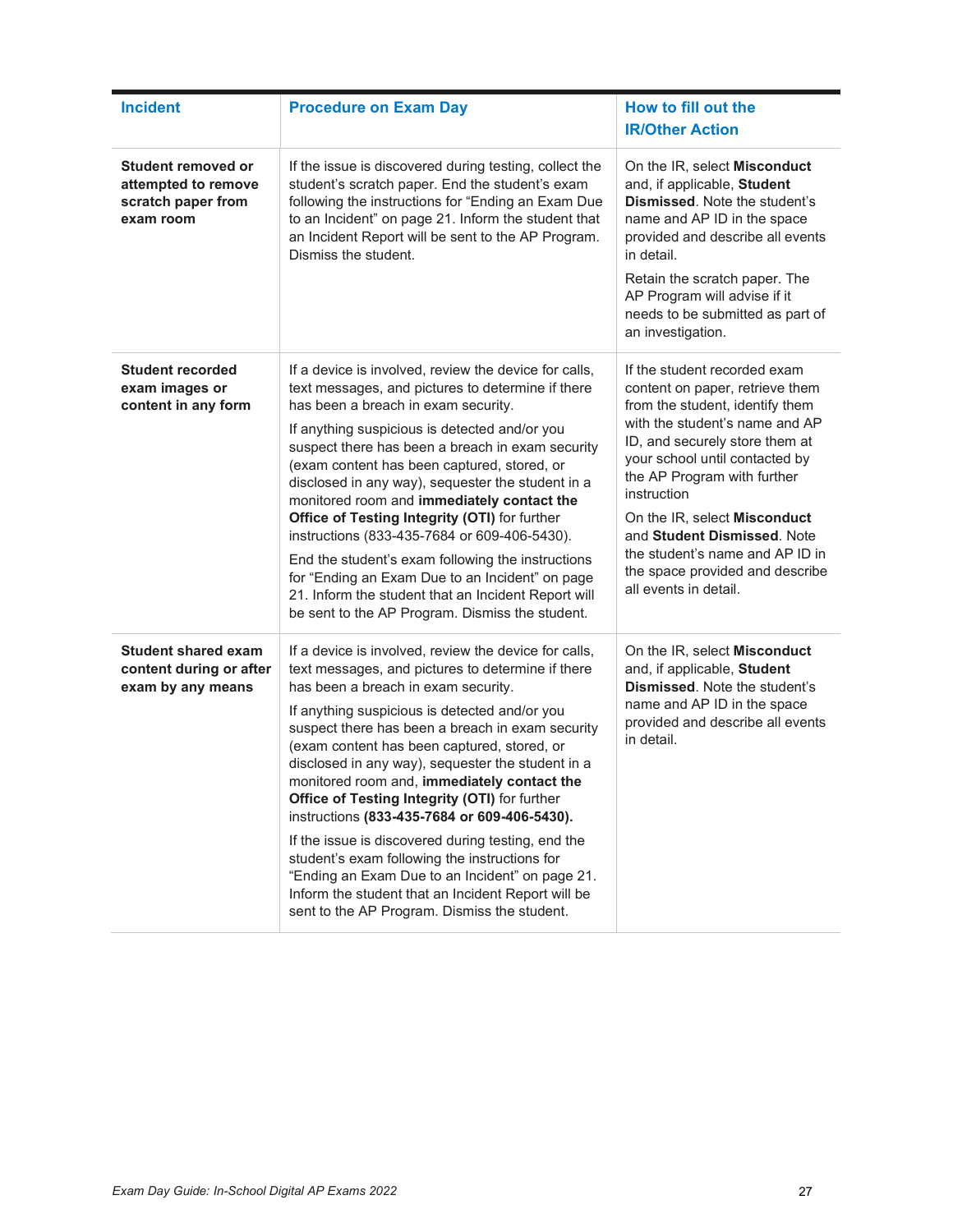**You don't need to complete an Incident Report for the following incidents (unless instructed to do so specifically by AP Services for Educators or the College Board SSD office for certain incidents):**

| <b>Incident</b>                                        | <b>Procedure</b>                                                                                                                                                                                                                                                                                                                                                                                      | <b>Action</b>                                                                                                                                                                                                                                      |
|--------------------------------------------------------|-------------------------------------------------------------------------------------------------------------------------------------------------------------------------------------------------------------------------------------------------------------------------------------------------------------------------------------------------------------------------------------------------------|----------------------------------------------------------------------------------------------------------------------------------------------------------------------------------------------------------------------------------------------------|
| Unsure if student is<br>approved for<br>accommodations | A student's exam will deliver applicable approved<br>accommodations for extended time, for breaks, or<br>will be an accessible exam format based on the<br>student's accommodations on record with the<br>College Board SSD office.<br>If a question regarding a student's approved<br>accommodation cannot be verified, contact the<br>College Board SSD office immediately (844-<br>255-7728).      | If the student tested with<br>accommodations they weren't<br>approved for, contact the<br>College Board SSD office to<br>notify them of the situation.<br>File IR if instructed by the<br>College Board SSD office.                                |
|                                                        | If the issue arises during the exam: Let the<br>student continue testing and notify the AP<br>coordinator. After the exam the school's SSD<br>coordinator can check SSD Online for the student's<br>approved accommodations. If the student tested<br>with accommodations that they weren't approved<br>for, contact the College Board SSD office.<br>Complete an IR as instructed by the SSD office. |                                                                                                                                                                                                                                                    |
| <b>Latecomers</b>                                      | If a latecomer arrives to the exam room before the<br>proctor has started reading instructions aloud, and<br>the school considers the cause of the student's late<br>arrival to be beyond the student's control, the<br>student may be admitted and tested.                                                                                                                                           | No IR needed                                                                                                                                                                                                                                       |
| <b>Exam cancellation</b><br>(group)                    | If a storm, flood, power failure, or other event<br>necessitates the cancellation of the exam, call AP<br>Services for Educators (877-274-6474).                                                                                                                                                                                                                                                      | File IR only if instructed by AP<br>Services for Educators.                                                                                                                                                                                        |
| <b>Score cancellation</b><br>(individual student)      | No exam room procedure necessary.                                                                                                                                                                                                                                                                                                                                                                     | If the student's responses have<br>already been submitted through<br>the digital testing app: Student<br>should fill out Score Cancellation<br>form (available from<br>apstudents.org) and return it<br>following the instructions on the<br>form. |
| <b>Exam question</b><br>ambiguities and                | Instruct the student to answer the question to the<br>best of their ability.                                                                                                                                                                                                                                                                                                                          | No IR needed                                                                                                                                                                                                                                       |
| errors                                                 | If student feels that a question has an error or is<br>unclear, advise student to fill out the AP Exam<br>Question Ambiguity and Error Form, which can be<br>downloaded from the AP Students website, and to<br>follow the directions there for sending it to AP<br>Assessment Development.                                                                                                           |                                                                                                                                                                                                                                                    |
| Illness day of exam,<br>student unable to test         | No exam room procedure necessary                                                                                                                                                                                                                                                                                                                                                                      | No IR needed. Order an exam<br>for the late-testing administration                                                                                                                                                                                 |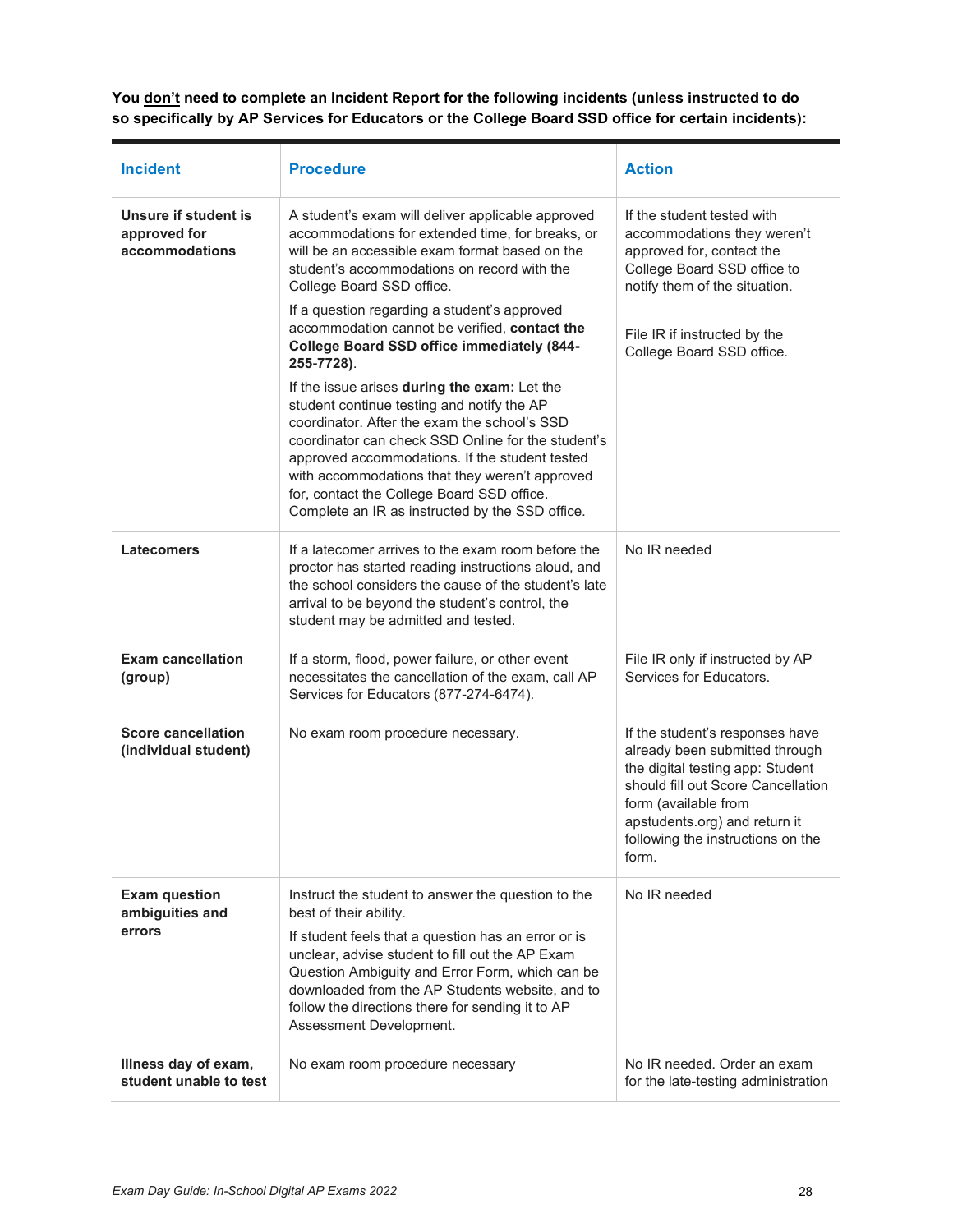| <b>Incident</b> | <b>Procedure</b> | <b>Action</b>                                                                                                                                         |
|-----------------|------------------|-------------------------------------------------------------------------------------------------------------------------------------------------------|
|                 |                  | through AP Registration and<br>Ordering.                                                                                                              |
|                 |                  | The student should submit a<br>written statement from a doctor<br>or parent verifying the illness.<br>Keep the document in your files<br>for 60 days. |

# <span id="page-28-0"></span>**Student Accommodations**

For details about how accommodations will be applied for digital exams, review **[Accommodations](https://apcentral.collegeboard.org/about-ap/digital-ap-exams/accommodations/confirming-accommodations-for-digital-ap-exams)** information on AP Central.

There may be students testing at your school with approved accommodations. Your Test Day Toolkit student roster lists accommodations information for each student.

Prior to exam day, the AP coordinator should review the accommodations listed for students' digital exams in AP Registration and Ordering. This should be done as soon as possible, and no later than **2 calendar days before the scheduled exam date**.

If the accommodations listed in AP Registration and Ordering are correct and there are no changes needed, no action is needed. If a student wants to waive any of their accommodations for a digital exam, the AP coordinator can do this in AP Registration and Ordering no later than **2 calendar days before the scheduled exam date.** See instructions on AP Central for **[confirming or waiving accommodations](https://apcentral.collegeboard.org/about-ap/digital-ap-exams/accommodations/confirming-accommodations-for-digital-ap-exams)**.

For digital exams only, AP coordinators don't need to complete a Nonstandard Administration Report (NAR) for students testing with accommodations.

### **Accommodations Given in Separate Rooms**

As with paper exams, certain types of accommodations require students to test in separate rooms from those students testing without accommodations. For instance, students approved for a time-based accommodation, such as extended time, or a break accommodation, will need to take the exam in a [separate room. For details about accommodations that require separate exam rooms, see the](https://apcentral.collegeboard.org/pdf/ap-ssd-guidelines.pdf) **2021-22 AP SSD Guidelines**. The same policies apply for digital AP Exams as for paper AP Exams.

### **Extended Time**

Students who are approved for extended time will receive digital exams with the appropriate extended time applied to the exam based on their specific approvals. No proctor action is required to apply extended time.

Students testing with extended time won't be able to move on or end early. They will need to wait for their full amount of extended time to pass. If students have time to spare, they should use it to review their work.

### **Breaks**

Students who are approved for **breaks as needed, extended breaks, and/or extra breaks** will receive exams enabling them to take the appropriate type of break.

For **extended breaks and/or extra breaks**, a student's exam will have the break accommodation applied, as follows: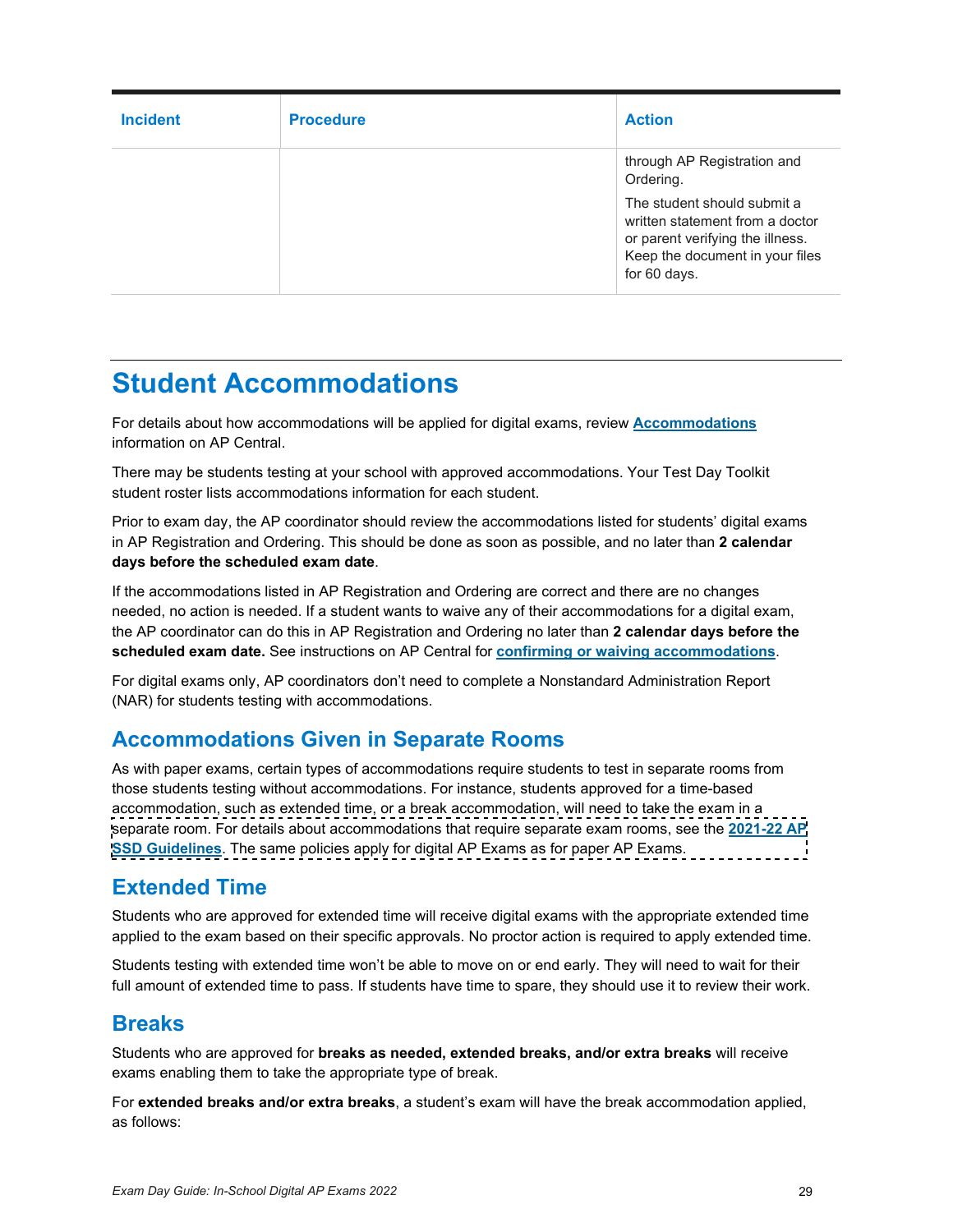- Extended breaks: Students approved for this accommodation will receive an exam with twice the time of the regularly scheduled break applied between Section I and Section II of the exam.
- Extra breaks: Students approved for this accommodation will receive an exam with an extra 5 minute break applied midway through each section. For AP World History: Modern, the extra break during Section I will be between Part A and Part B.
- Extra and Extended breaks: Students approved for this accommodation will receive an exam with twice the time of regularly scheduled and extra breaks applied.

For **breaks as needed**, a student's exam will have a **pause** feature that they can use to take their breaks. **Pause** is below the exam timer. It's important that students **not exit the exam** to take their break—they should only select pause. The clock stops when they select pause. To end their break, the student will click **Resume Testing**.

|                         |            |               | 100% |
|-------------------------|------------|---------------|------|
| <b>AP World History</b> | 9:38       | ~             |      |
| Directions $\sim$       | Pause Hide | Annotate More |      |

### **Digital Options for Accommodations**

Many students who need accommodations for paper testing are able to use digital testing features instead. For example, students approved for large print or magnification can use keyboard controls to zoom in/zoom out. Those who use a color overlay can use color contrast. See details on AP Central about **[accommodations for digital AP exams](https://apcentral.collegeboard.org/about-ap/digital-ap-exams/accommodations/confirming-accommodations-for-digital-ap-exams)**.

### **Assistive Technology**

Some types of assistive technology may require specific configuration steps to be done before the student tests. Review details in the separate **[assistive technology configuration resource](https://secure-media.collegeboard.org/apc/ap-assistive-technology-guide-digital.pdf)** and share the details with students who will be testing using assistive technology.

On exam day, after checking in to the testing app (and before the exam starts), students will be able to access configuration instructions through the Help section and complete any configuration steps if needed before beginning the exam.

It's important for students planning to test with assistive technology to practice using the digital testing app when it's available in April with the assistive technology they'll use on exam day. This will help them prepare and make sure their assistive technology works as expected with the digital exams.

### **Permission to Test Blood Sugar**

Students approved to test blood sugar may do so at any time during the exam.

Approval to test blood sugar doesn't include permission to use a mobile phone.

Students who use a mobile phone to check their blood sugar must have College Board approval to have their mobile phone in the exam room for use with a glucose monitor. Only students who are specifically approved may do this. No other device may be connected to the phone. Students approved for this accommodation must test in an accommodated exam room. Additional breaks or breaks as needed are separate accommodations.

In no case may a student keep their phone with them. The phone should be kept at the proctor's desk and can only be accessed by the student under direct supervision. Before testing starts, they should confirm with the student what actions are needed if there's a notification.

If the student is using an iPhone, the phone must be in guided access mode.